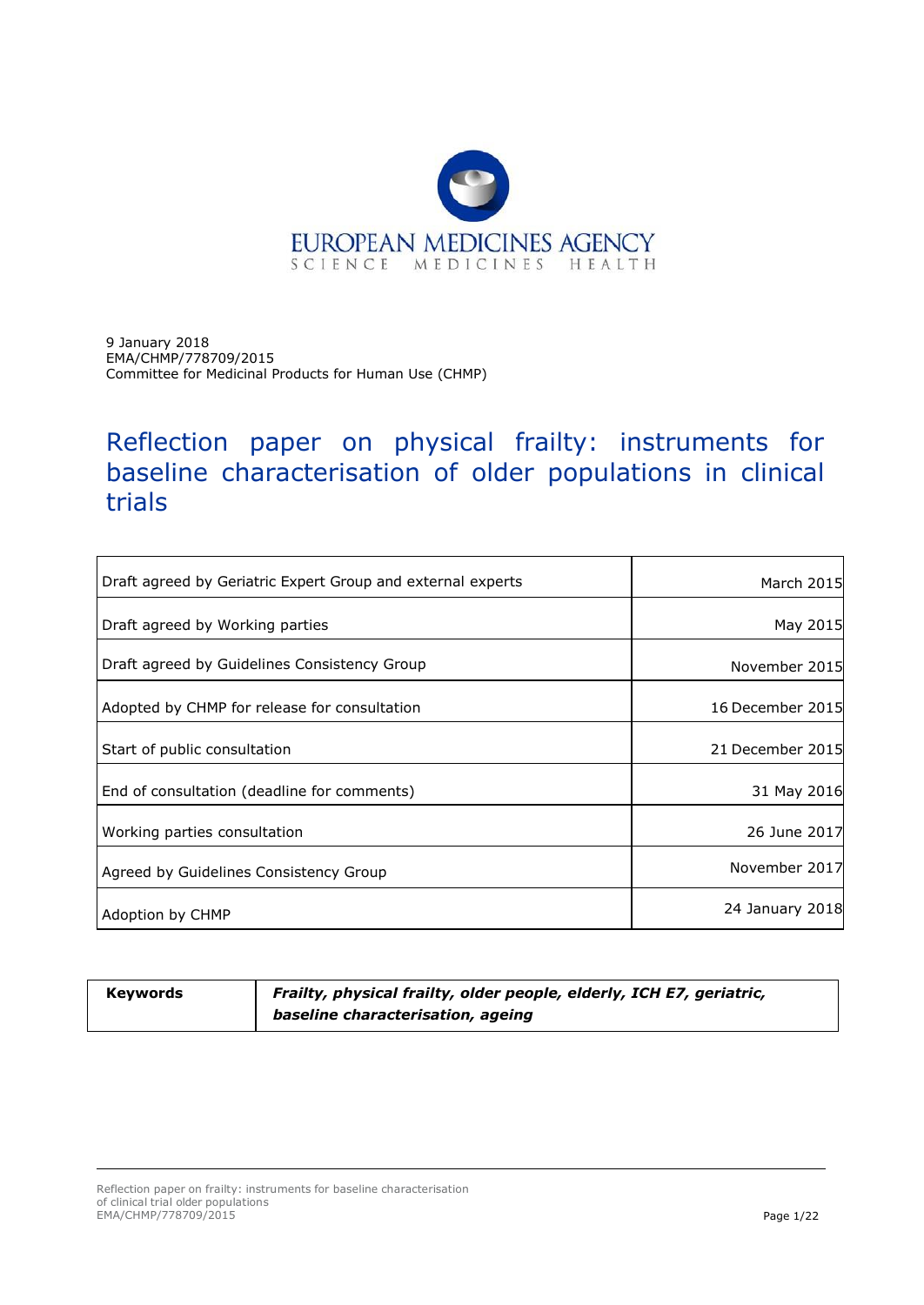Reflection paper on physical frailty: instruments for baseline characterisation of older populations in clinical trials

### <span id="page-1-0"></span>**Table of contents**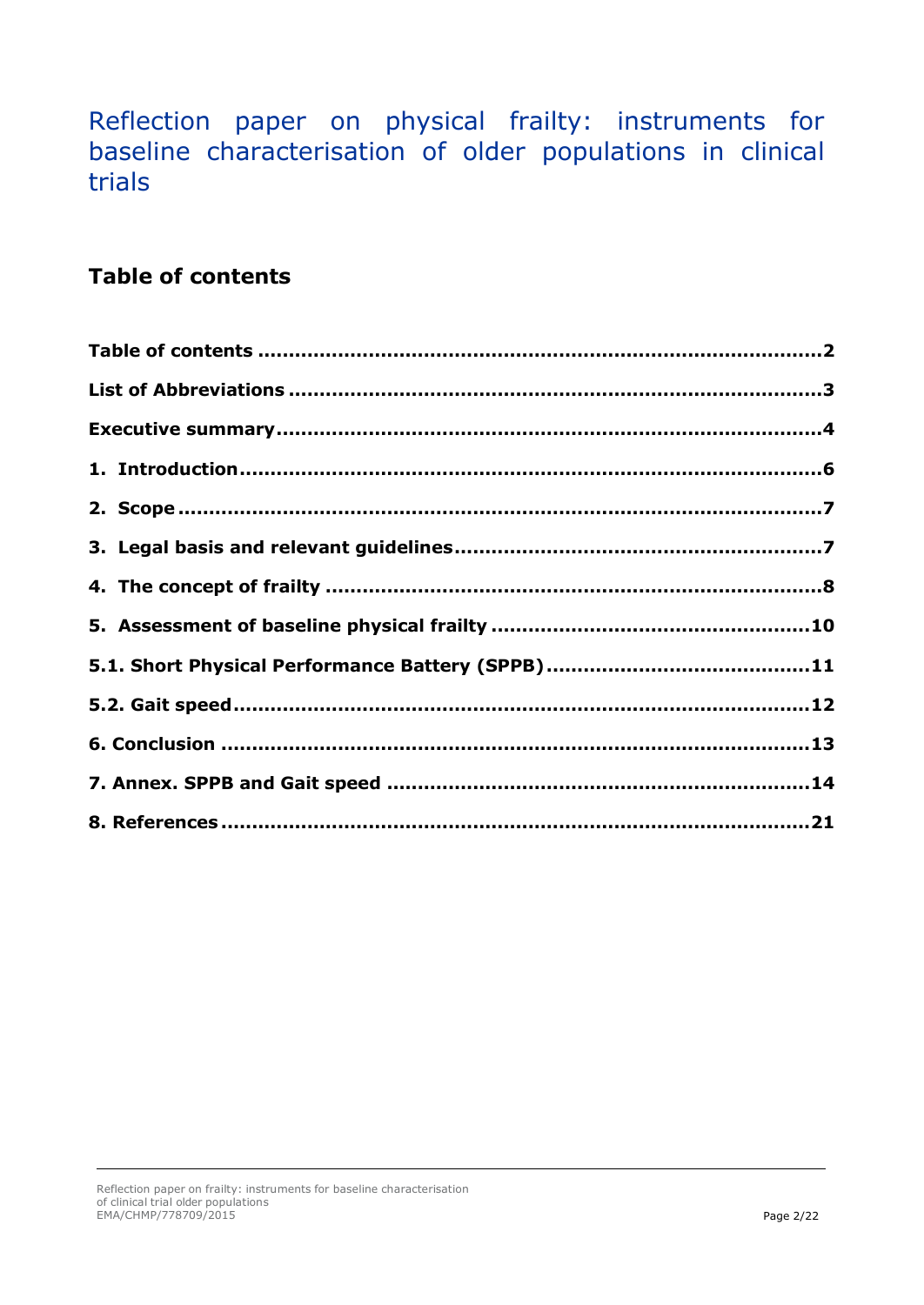## <span id="page-2-0"></span>**List of Abbreviations**

ADL: Activities of Daily Living CGA: Comprehensive Geriatric Assessment CHMP: Committee for Medicinal Products for Human Use GEG: Geriatric Expert Group ICH: International Conference on Harmonisation PD: Pharmacodynamics PK: Pharmacokinetics ROC: Receiver Operating Characteristic SPPB: Short Physical Performance Battery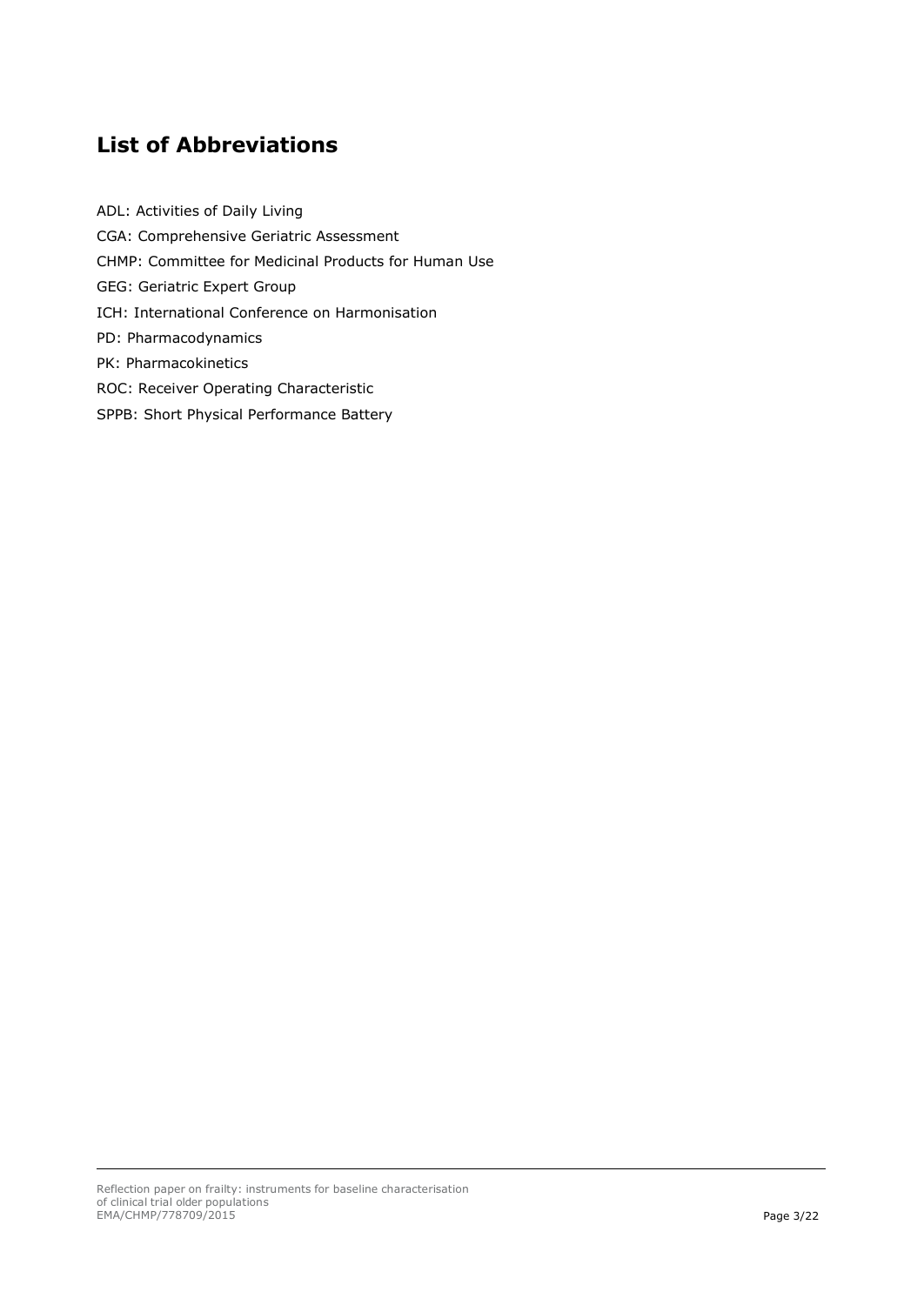### <span id="page-3-0"></span>**Executive summary**

Clinical Trials Regulation (EC) No 536/2014 requires a '*justification for the gender and age allocation of subjects and, if a specific gender or age group is excluded from or underrepresented in the clinical trials, an explanation of the reasons and justification for these exclusion criteria'.* It further states that *'in order to improve treatments available for vulnerable groups such as frail or older people, people suffering from multiple chronic conditions, and people affected by mental health disorders, medicinal products which are likely to be of significant clinical value should be fully and appropriately studied for their effects in these specific groups, including as regards requirements related to their specific characteristics and the protection of the health and well-being of subjects belonging to these groups'.*

Older persons are large medicines consumers for a number of chronic diseases, but despite this they have generally been excluded from clinical trials. The ICH topic E7 Studies in Support of Special Populations: Geriatrics Questions and Answers (EMA/CHMP/ICH/604661/2009) also advocates that '*it is very important to ensure, to the extent possible, that the population included in the clinical development program is representative of the target patient population'* and states that '*vulnerable geriatric patients at high risk of adverse outcomes (so-called "frail" geriatric patients)*' are considered '*particularly important to address in the planning of the clinical development program'*. The benefit-risk balance may be different for older patients, particularly for older patients with frailty, than for the younger adults usually enrolled in a clinical investigation.

Recognising that it is important to understand whether data on frail patients are available in a clinical development, the EMA Geriatric Medicines Strategy (EMA/CHMP/137793/2011) included the following action: *'The Agency should perform a search among available documentation and other scientific data to identify available and validated instruments/methods (e.g. scales) which can be used to examine effect and safety in "frail" patients'.* In 2011 the Committee for Medicinal Products for Human Use (CHMP) requested the Geriatric Expert Group (GEG) to perform such a search, and this Reflection paper document is the result of that work.

The scope of this document is to describe the recommended instruments to be applied for the baseline characterisation of physical frailty of patients aged 65 years and older enrolled in a clinical trial or other clinical investigation (e.g. registry). These instruments are proposed to supplement age, as delineated in ICH E7, as a demographic characterisation factor in order to support a better understanding of the benefit-risk of a medicine in the older population.

Subgroup analysis by baseline physical frailty parameters set *a priori* may allow investigating the association of results in subgroups with the overall results of the clinical trial (or observational study). Subgroups defined may be associated with a heterogeneous response to treatment, i.e. differential treatment efficacy and/or differential incidence of treatment-related adverse events. If any substantial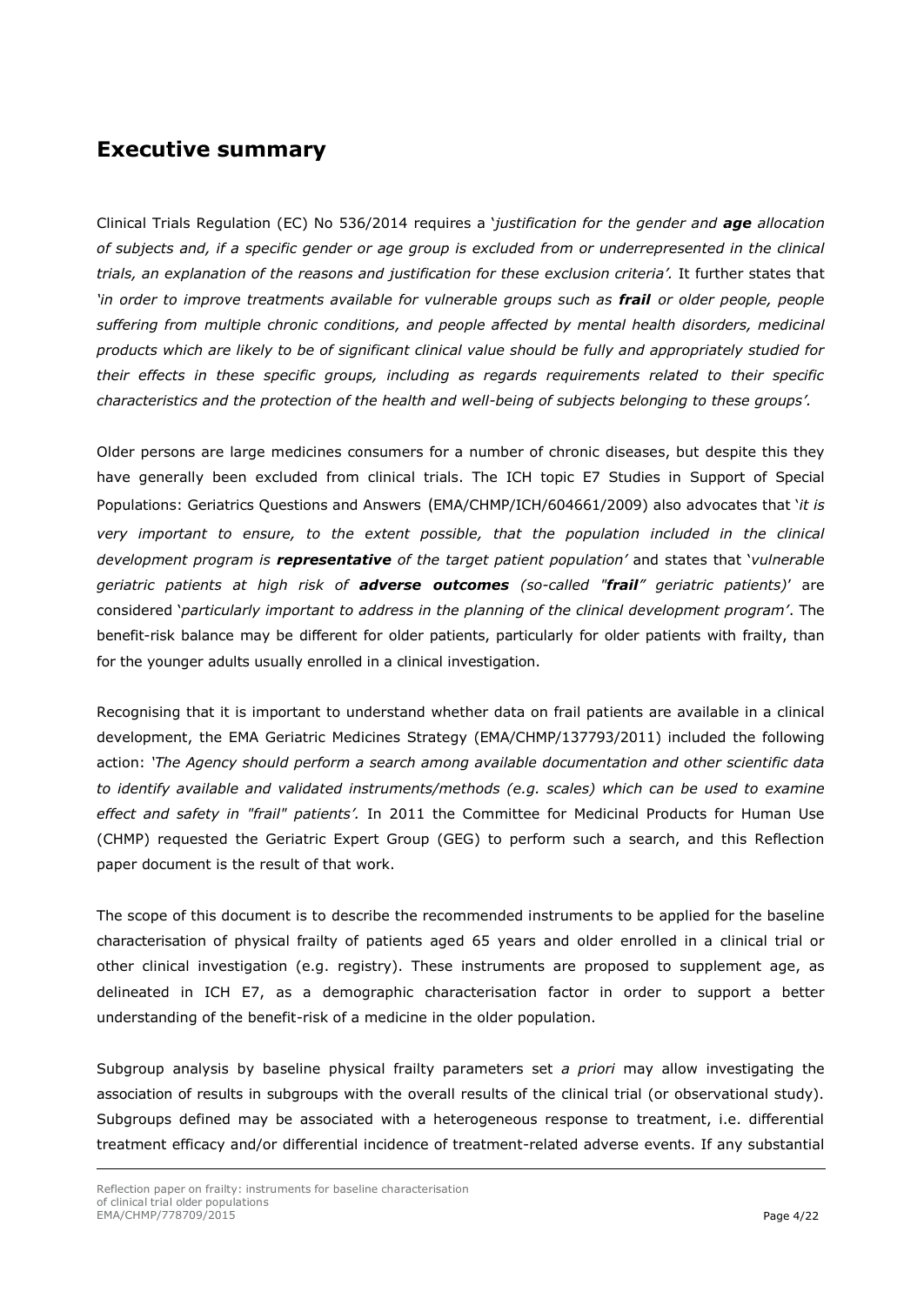subgroup differences are anticipated between older subjects with or without physical frailty (e.g. concerning drug effects, dose adjustment or adverse events), it is expected to be *a priori* mentioned in the clinical trial protocol, and may be used as a stratification factor. As illustrated in the draft Guideline on the investigation of subgroups in confirmatory clinical trials (EMA/CHMP/539146/2013), cut-off points used to classify the physically frail and the non-frail subpopulation under investigation should generally be pre-specified and justified accordingly. Moreover, sensitivity analyses using different cutoffs should routinely be performed.

Research on frailty is currently an area in evolution, and several available instruments have been reviewed for this Reflection paper. The criteria that have been taken into account to identify the tools proposed in this document are: prognostic value of disability and mortality; validation status; feasibility of use across all therapeutic areas; ease of use; time required; ease of investigator's training; cost.

The Short Physical Performance Battery (SPPB) is identified as the instrument best fulfilling these criteria. If it is not feasible to assess baseline physical frailty by SPPB, then Gait Speed is an alternative instrument, but it should be noted that it is not as well validated and multifaceted as SPPB. The other instruments were considered more difficult to routinely implement in a clinical trial context (see section 5).

This document should be read in conjunction with other EMA and ICH guidelines which may apply to this patient population (see section 3).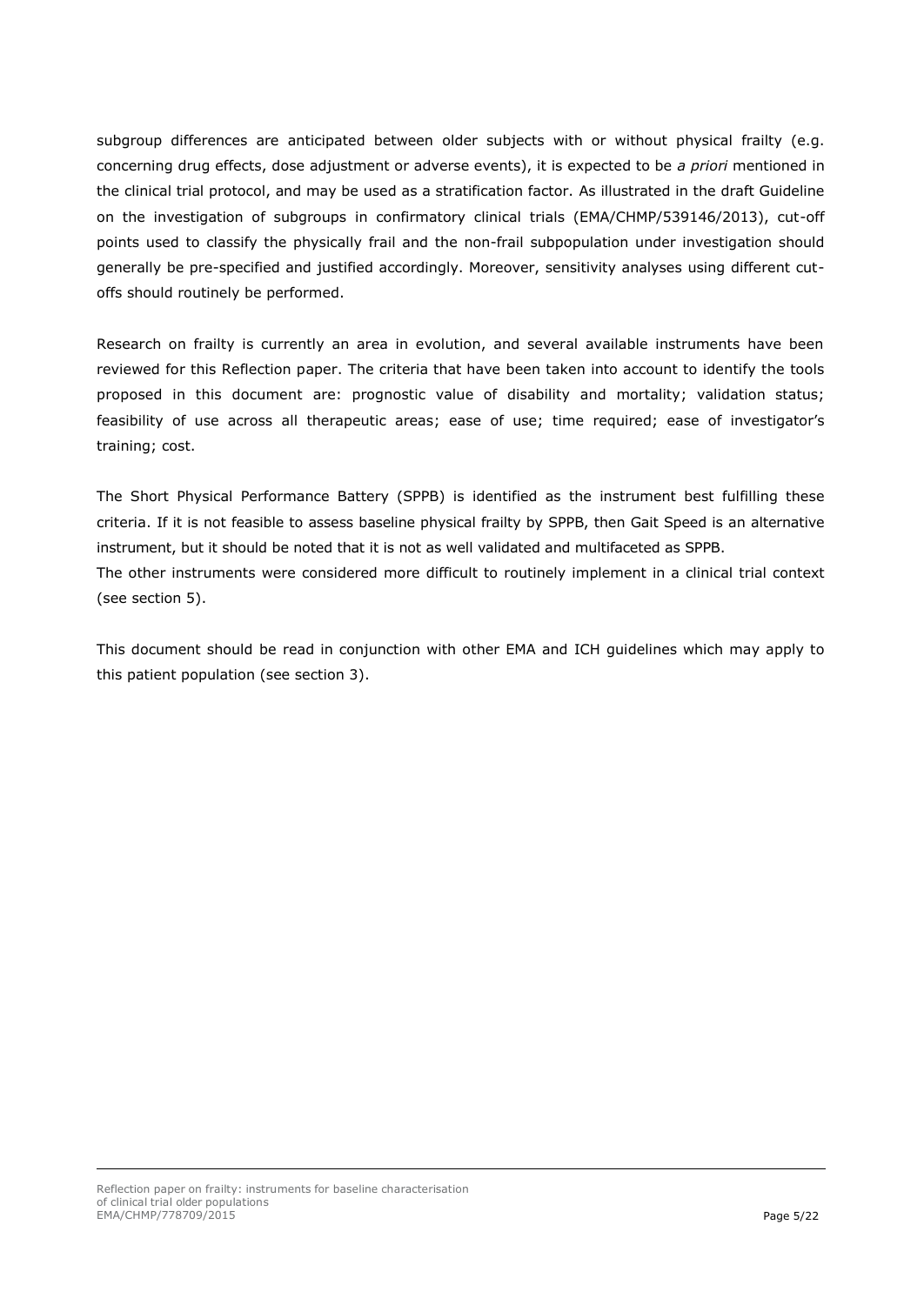### <span id="page-5-0"></span>**1. Introduction**

Reasons for exclusion of older people from clinical trials often have been insufficiently justified, and have included predefined arbitrary upper age limits, as well as exclusion criteria including comorbidities or concomitant medications. This selection bias is even more evident for the older patients with frailty, who account for a significant proportion of older persons at risk of adverse outcomes.<sup>1,2,3</sup>

Frailty and multimorbidity (usually defined as the co-existence of two or more conditions in an individual, and also called comorbidity in the context of an index disease) are two distinct entities which are often closely related, since most pre-frail and frail older people suffer from multimorbidity. Usual medical diagnostic and therapeutic approaches focused on each single disease do not account for disease-disease interactions which may impair health and functional outcomes. While the knowledge of the multimorbidity status of a clinical trial population is needed to fully characterise the benefit-risk of a medicine in clinical practice, multimorbidity assessment is outside the scope of this document.

<span id="page-5-1"></span>Better characterisation of this growing segment of the older population beyond age, following a standardized approach, might better inform the evaluation of efficacy and safety of medicines in the pre- and post-authorisation phase.<sup>4,5,6</sup> A standardized characterisation of physical frailty is potentially useful for risk stratification, in order to improve the description of the characteristics of older populations involved in clinical trials, and support the external validity of the benefit/risk conclusions. If such physical frailty scales were routinely introduced to define the baseline characteristics of the population enrolled in a clinical trial for a medicine with highly prevalent use in the older population, this would enhance the knowledge of whether the benefit-risk balance of the product can be assessed in a population representative of the full target population.

Important elements to be considered in the development of a new medicine for use in the older population include the recruitment of sufficient numbers of older patients in appropriate age ranges (particularly the very old patients) for Pharmacokinetics as well as PK/PD analyses; the use of an ageappropriate measure of renal function; awareness of, and openness to testing covariates reflecting biological rather than chronological age. The very old people often exhibit modified Pharmacodynamics sensitivity and thus exploration of the minimum effective dose is essential to improving tolerability.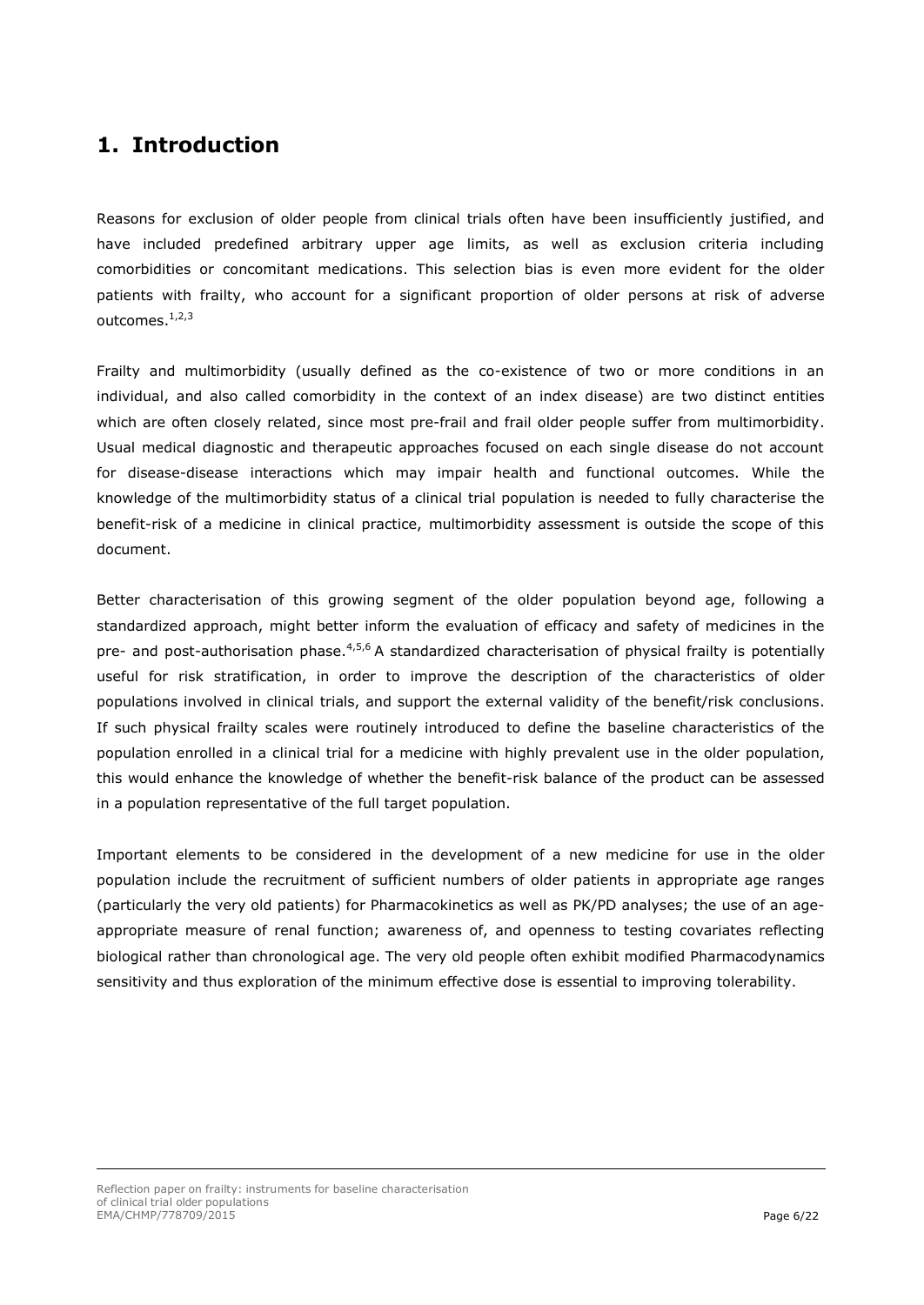### <span id="page-6-0"></span>**2. Scope**

This Reflection paper is intended to describe the recommended instruments for the characterization of the baseline physical frailty status of older patients (i.e. aged ≥ 65 years) enrolled in a clinical trial or other clinical investigation (e.g. registry), to supplement the requirements of ICH E7 Note for Guidance and Questions and Answers.

In order to ensure that the population included in the clinical trials is representative of the users of the medicinal product, older population characteristics are expected to be described beyond age, as the benefit-risk balance in older patients may depend on their physical frailty status.

## <span id="page-6-1"></span>**3. Legal basis and relevant guidelines**

The considerations of the effects of medicinal products of significant clinical value on older people in a clinical development program can be found in the Recital 14, 15, 19 and 35 of the Clinical Trials Regulation (EC) No 536/2014<sup>i</sup>.

The presentation requirements for Modules 1 to 5 are found in the Annex I of Directive 2001/83/EC, as amended.

In addition, the following guidelines should be taken into account:

- Note for Guidance on Studies in Support of Special Populations: Geriatrics CPMP/ICH/379/95 (ICH E7) and the Questions and Answers - EMEA/CHMP/ICH/604661/2009;
- Note for Guidance on Dose Response Information to Support Drug Registration CPMP/ICH/378/95 (ICH E4);
- Note for Guidance on Statistical Principles for Clinical Trials CPMP/ICH/363/96 (ICH E9);
- Note for Guidance on Population Exposure: The Extent of Population Exposure to assess Clinical Safety - CHMP/ICH/375/95 (ICH E1);
- Pharmacokinetic Studies in Man EudraLex vol. 3, 3C C3A;
- Note for Guidance on the Investigation of Drug Interactions CPMP/EWP/560/95;
- Guideline on good pharmacovigilance practices (GVP) Module V Risk management systems EMA/838713/2011 Rev 2.

These Guidelines have to be read in conjunction with the introduction and general principles and Part I and II of the Annex I to Directive 2001/83/EC as amended. Applicants should also refer to other relevant adopted EMA and ICH guidelines.

-

i Regulation (EU) No 536/2014 of the European Parliament and the Council of 16 April 2014 on clinical trials on medicinal products for human use, and repealing Directive 2001/20/EEC.

Reflection paper on frailty: instruments for baseline characterisation of clinical trial older populations EMA/CHMP/778709/2015 Page 7/22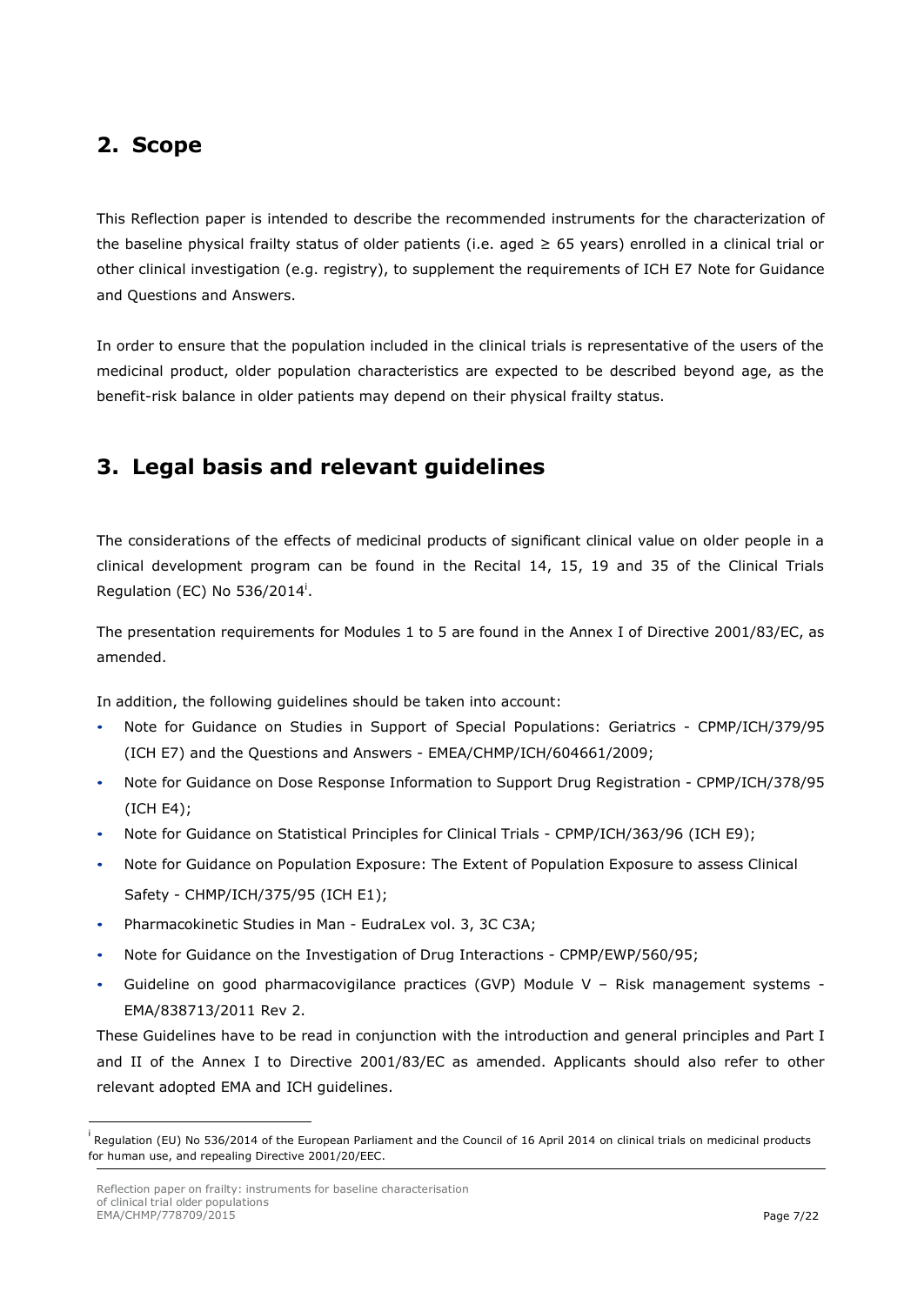### <span id="page-7-0"></span>**4. The concept of frailty**

Frailty is defined as a state of increased vulnerability resulting from aging and often disease associated decline in reserve and function across multiple physiologic systems such that the ability to cope with acute stressors is reduced, leading to increased risk of adverse health outcomes such as incident disability, cognitive decline, falls, hospitalization, institutionalization, or increased mortality. Older persons with frailty are also more vulnerable to clinically important adverse drug reactions. Hospital admissions related to medicines are especially frequent in older patients, and data suggest that many are potentially preventable.<sup>7,8,9,10</sup>

Frailty is a dynamic process with several phases that develops as a continuum, from fit to pre-frail, and then frail status. The prevalence of frailty increases with age in a non-linear pattern. It is more common in women, although frail women tend to survive longer than frail men $^{11}$ .

Although there is a general agreement on the concept of frailty, a standardized assessment instrument to be used in clinical trials and research is still needed. Thresholds based on chronological age, which are the prevailing indicators, are not sufficient, as they do not offer a good estimate of biological age.

<span id="page-7-2"></span><span id="page-7-1"></span>The main controversy arises around the precise identification of frailty, as different models have included the exploration of either physical, functional, cognitive, social functioning measures or any combination of these.<sup>12,13,14,15,16</sup> The use of different frailty models may lead to the identification of groups of frail older subjects which may not be identical in composition.<sup>17</sup>

It is recognised that a complete evaluation of frailty to support its management requires a multidimensional interdisciplinary Comprehensive Geriatric Assessment (CGA), which is the 'gold standard' in clinical practice, but due to complexity it is beyond the scope of this document. Domains assessed in a typical CGA include physical and cognitive function, nutritional status, multimorbidity, concomitant medications and socio-economic factors. CGA is of a comprehensive nature, making it the optimal instrument for patient management in clinical practice. It can potentially identify underlying causes of frailty and support the decision to start interventions in order to reverse it, and the identification of the 'fit' older people who do not require subsequent complete CGA is desirable. However, the limitations that might hinder the incorporation of CGA into every clinical trial include the time required for the assessment and the expertise of a geriatrician for good reproducibility, though CGA is an important categorisation tool in clinical trials performed in nursing homes or Geriatric Departments in hospitals. As such, attention has turned to the development of instruments which may correlate with CGA. For instance, the Multidimensional Prognostic Index (MPI)<sup>18,19</sup> is able to extract information from CGA to categorize frailty in three subgroups with excellent prognostic value.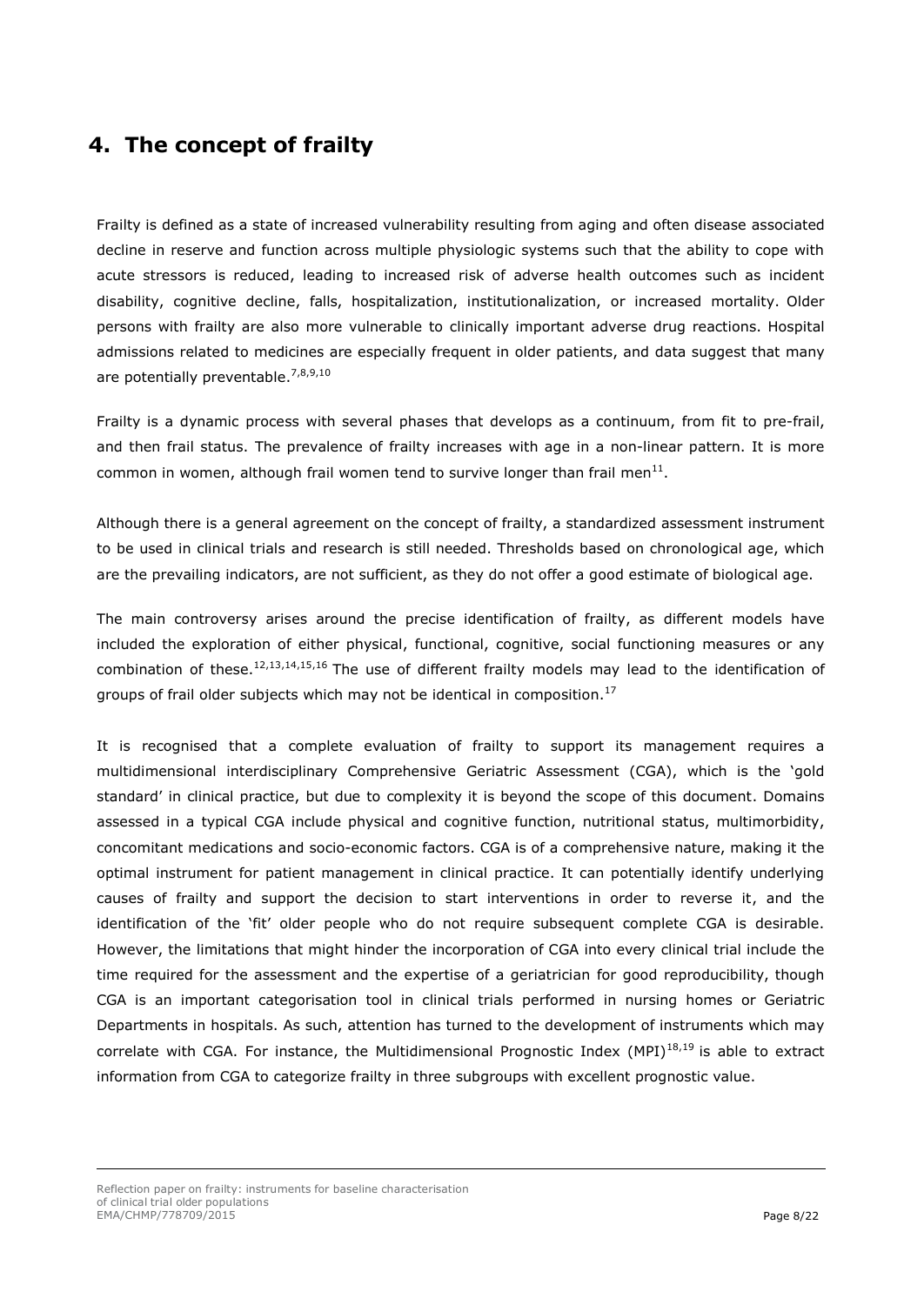Several frailty instruments have been tested and validated in epidemiological studies in the older population, while their applicability to other settings has been somewhat limited. The problems arising when using them in clinical settings were demonstrated in a Dutch study, where four common frailty instruments were investigated for their feasibility and effect on the selection of frail older patients among those consecutively admitted to an acute geriatric or old age psychiatry ward.<sup>20</sup> The prevalence of frailty in the older people was different using different criteria and the patient populations identified by these criteria only partially overlapped. The authors' conclusions were that '*the choice of the most appropriate frailty criterion should be based on the purpose, the outcome on which the criterion was originally validated, the quality of the validation process carried out so far, and the similarity of the current population to the validation group*'.

<span id="page-8-0"></span>Physical performance measures appear to integrate the effects of multiple facets of health and aging, including fitness, emotional status, cognitive dysfunction, disease processes and nutritional status. These measures may offer advantages over self-report measures of functional limitation in terms of validity, reproducibility, sensitivity to change, applicability to cross national and cross-cultural studies, and the ability to identify a reduced physical performance in early stages in older subjects who are considered to have high levels of function as a consequence of the ceiling effect that is a limitation to the scales currently used to assess disability.<sup>21</sup>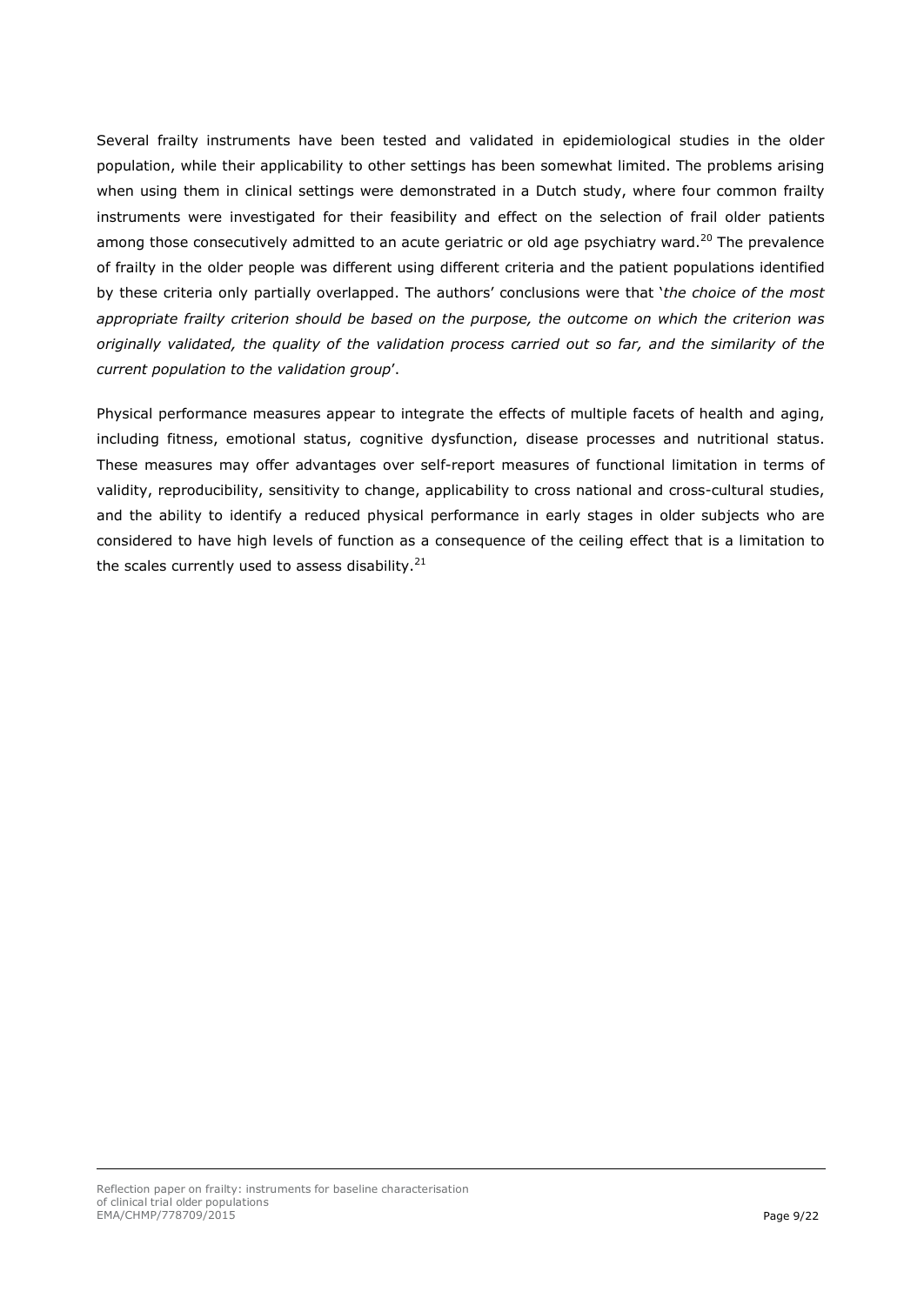### <span id="page-9-0"></span>**5. Assessment of baseline physical frailty**

Several studies compared the ability of different frailty scales as prognostic markers of adverse outcomes in older subjects, in particular disability and mortality. A common finding is that different frailty scales capture different but overlapping groups of older adults. <sup>22</sup> In general, the different scales can all be prognostic of these adverse outcomes, although the psychometric properties might be slightly different, in terms of sensitivity, specificity and area under the ROC curve. Nevertheless, the similar prognostic ability among different frailty scales suggests that the choice of an instrument should take into account the purpose of the research, information available and the ease of use. A major limitation of all these studies is that the frailty scales were usually adapted from the original definitions to use data available in each specific study.<sup>23</sup>

A number of validated scales with good correlation with higher risk of disability and mortality have been considered<sup>[6](#page-5-1)</sup>. The criteria that have been applied for the choice of the recommended instruments are as follows:

- prognostic value of disability and mortality
- validation status
- feasibility of use across all therapeutic areas
- ease of use
- time required
- ease of investigator's training
- cost.

The scales proposed to be used in clinical trials to assess baseline physical frailty are:

- *Short Physical Performance Battery (SPPB)*

*- Gait speed.*

These tools can identify the increased vulnerability that is the hallmark of physical frailty, prognostic of disability and mortality in older subjects, and have been extensively used in clinical settings.<sup>[15,](#page-7-1)[16,](#page-7-2)24,25,26</sup> The SPPB is identified as the instrument fulfilling all of these criteria, and is recommended as the instrument of choice for the baseline characterization of physical frailty of older people enrolled in a clinical trial. Should it not be feasible to assess baseline physical frailty by SPPB, then Gait Speed is a possible alternative instrument, though not as well validated and as multifaceted as SPPB.

As an example, other instruments that were considered but found more difficult to implement in a clinical trial context were:

- The Canadian Study of Health and Aging (CSHA) Frailty Index (FI)<sup>27</sup> developed by Rockwood et al. as a measure of deficit accumulation, has the limitation of being very difficult to apply in clinical settings, as the 70-item scale is cumbersome.

- Fried criteria<sup>28</sup> also require more time, equipment and expertise than SPPB, and further limitations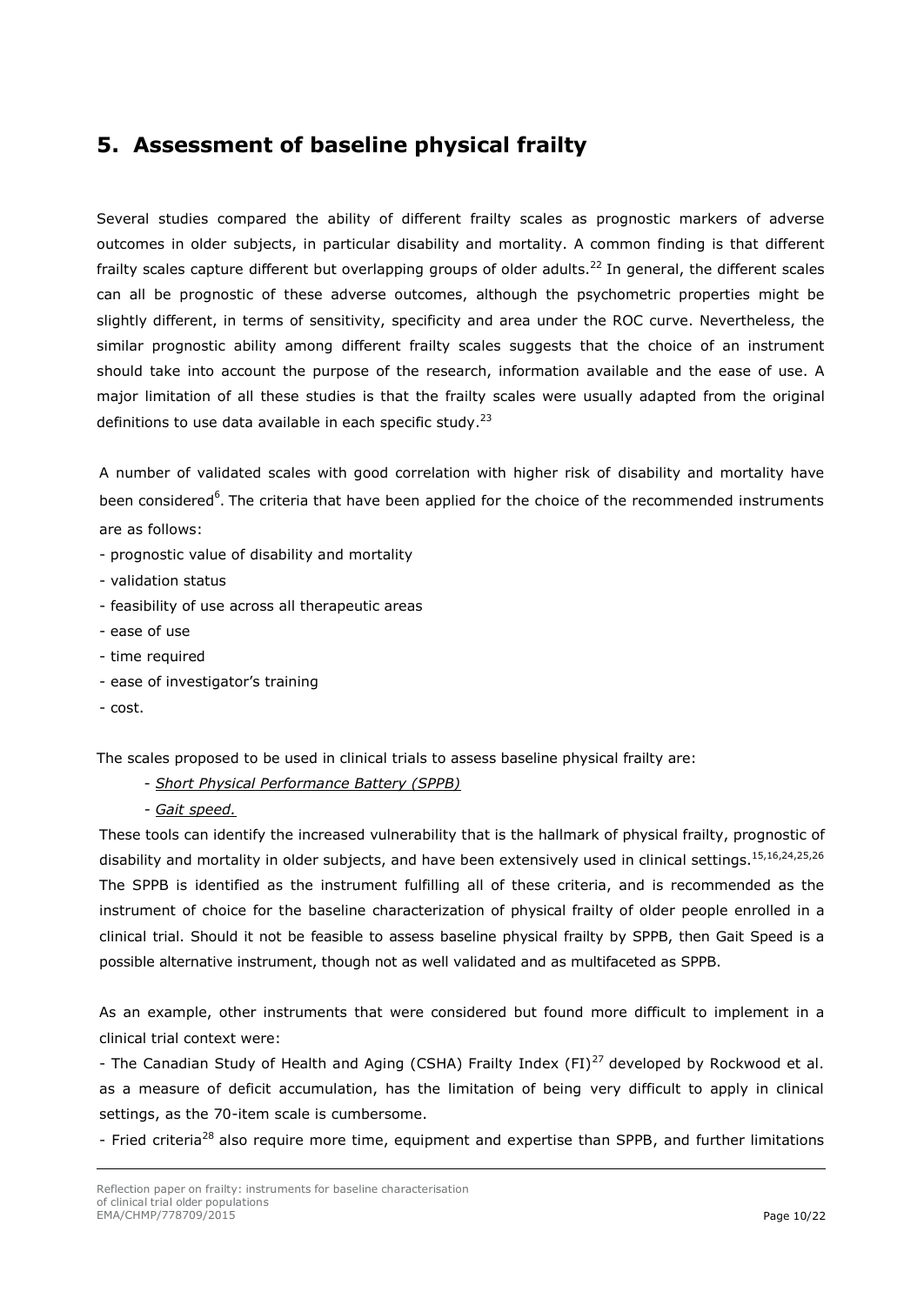are that it has been developed in a USA community-dwelling sample excluding older subjects with cognitive impairment, stroke and depression. Fried criteria may be difficult to easily apply to clinical trial populations as well, particularly with regard to the assessment of habitual physical activity and in those having the highest degree of health and functional impairment (e.g. hospitalized subjects, nursing home and assisted living residents).

Moreover, some therapeutic areas may have established instruments that are well validated in specific settings, such as several geriatric tools for older cancer patients including G8.<sup>29</sup> These instruments are not covered by this document, as they do not meet the criterion of general applicability across therapeutic areas. Should the sponsor of the clinical trial consider another validated scale, it could be used in addition to SPPB or Gait speed. Research into validation of alternative scales is encouraged.

### <span id="page-10-0"></span>**5.1. Short Physical Performance Battery (SPPB)**

The Short Physical Performance Battery (SPPB) assesses lower-extremity function by measures of three separate tests, i.e. standing balance, gait speed, and ability to rise from a chair.<sup>[21](#page-8-0),30</sup> A summary performance score is created by adding the scores for the tests of standing balance, gait speed, and repeatedly rising from a chair. The summary scores range between 0 and 12, with higher scores indicating better performance. The SPPB assessment takes 10-15 minutes.<sup>[21](#page-8-0)</sup> It requires modest instrumentation (a chronometer and a tape floor mark for the distance to measure gait speed).

Summary score cut-offs have been defined based on subsequent risk of disability and mortality: [30,](#page-10-1)31,32

<span id="page-10-1"></span>

| SPPB 10-12 points    | fit patient, normal |
|----------------------|---------------------|
| SPPB 8-9 points      | pre-frail patient   |
| $SPPB \leq 7$ points | frail patient       |

### Advantages:

Among easily-applied instruments, SPPB has the best prognostic value of adverse outcomes of longterm survival, mortality, hospitalization, disability, worsening mobility, falls, decline in function, decline in health related and acute medical events.

#### Limitations:

The test can have a floor effect, particularly in very sick patients or those with Activities of Daily Living (ADL) disability, who might be unable to do the performance test.  $16,33$  $16,33$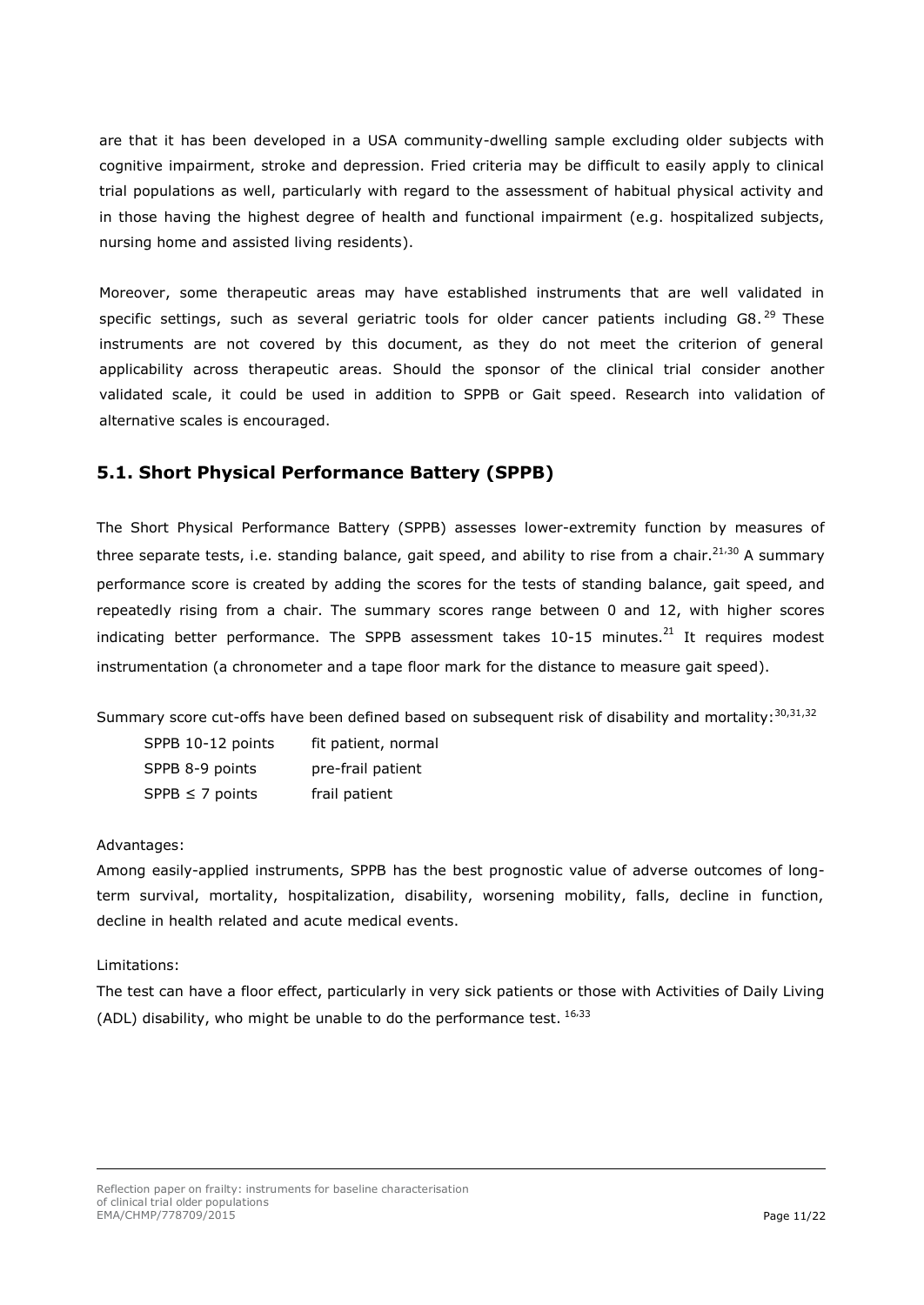### <span id="page-11-0"></span>**5.2. Gait speed**

<span id="page-11-4"></span><span id="page-11-1"></span>Gait speed at usual pace is one of the tests of the SPPB, and in studies it has shown the same prognostic value of disability and mortality as the whole battery.<sup>34,35,36,37</sup> It has also proved to add meaningful information to the assessment of prognosis of older individuals undergoing cardiac surgery.<sup>38,39</sup> Walking requires strength, coordination and balance, thus placing demands on multiple organ systems, including the cardiovascular, respiratory, nervous, and musculoskeletal systems. A slowed gait may reflect both impairment of these systems as well as the additional effort required to walk.

<span id="page-11-3"></span><span id="page-11-2"></span>Gait speed is measured over short distances, usually using a 2.43-meter (8 feet) to 6-meter walking course with a simple protocol.  $40,41$  Most evidence for use comes from large epidemiological studies using 4- or 6-meter walking distances<sup>42</sup> with standardisation to 4 meters<sup>43</sup>, thus the 4 meters distance is recommended as the standard assessment. In addition, it is more practical for use both in the home context and at the clinic.<sup>[34](#page-11-1)</sup> As mentioned for the SPPB, it requires modest instrumentation (a chronometer and a floor mark).

Gait speed cut-offs have been defined based on their relation with a risk of negative health outcomes (persistent lower extremity limitation, hospitalization and death):  $30,40,41$  $30,40,41$  $30,40,41$  $30,40,41$  $30,40,41$ 

| $< 0.4 \, \text{m/s}$ | very high risk of negative health outcomes |
|-----------------------|--------------------------------------------|
| $0.4 - 0.99$ m/s      | high risk of negative health outcomes      |
| $\geq 1$ m/s          | low risk of negative health outcomes       |

### Advantages:

It is a simpler test than the whole battery of SPPB, and in some studies it has shown the same prognostic value, principally for mortality but also for incident disability. Gait speed could be considered a simple and accessible summary indicator of vitality because it integrates both known and unrecognised impairment of multiple organ systems, many of which affect survival.<sup>44</sup> In addition, decreasing mobility may induce a vicious circle of reduced physical activity and de-conditioning that has a direct negative effect on health and survival.<sup>[37](#page-11-4)</sup>

#### Limitations:

It is not as well validated and as multifaceted as SPPB.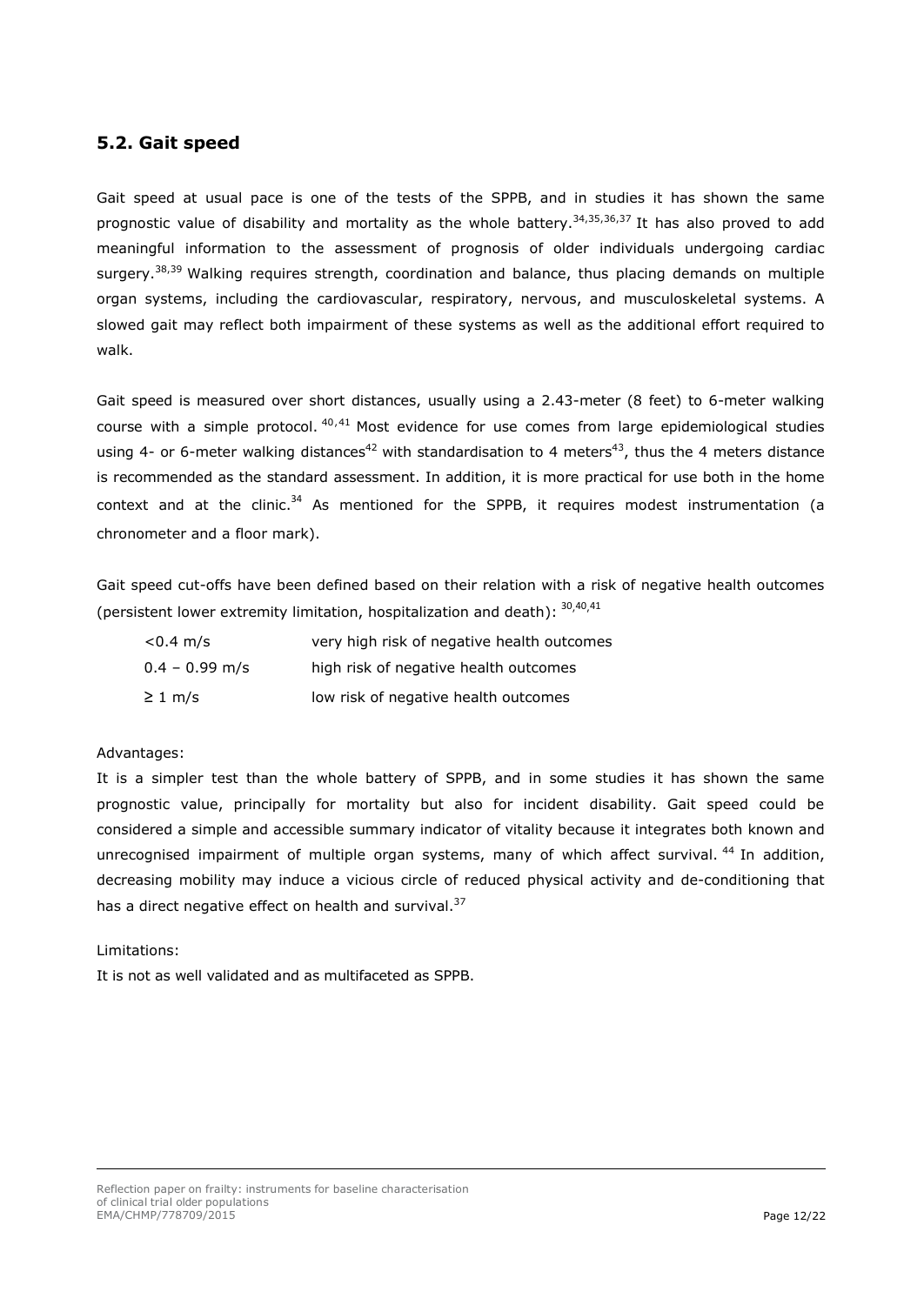### <span id="page-12-0"></span>**6. Conclusion**

Clinical Trials Regulation (EC) No 536/2014 and ICH E7 Note for Guidance and Questions and Answers indicate that clinical trials should recruit patients that represent the target population which will use a medicinal product. This document provides the recommended instruments to characterise older patients by their baseline physical frailty status.

These instruments are intended for use in pre- and post-authorisation studies across all therapeutic areas, to support the inclusion of a representative population in the clinical trial development program as required by the epidemiology of the disease.

The SPPB is the preferred option for routine use in clinical trials to characterize baseline physical frailty, as it has the best prognostic value of disability and mortality. In situations where it is not possible to assess baseline physical frailty by the SPPB instrument, the Gait Speed is an alternative choice, although not as multifaceted and as well validated as the SPPB. Other disease-specific validated scales could be used in addition for specific populations, to refine the subgroup of older patients with physical frailty and discriminate motor performance due to frailty itself and impairment related to the disorder.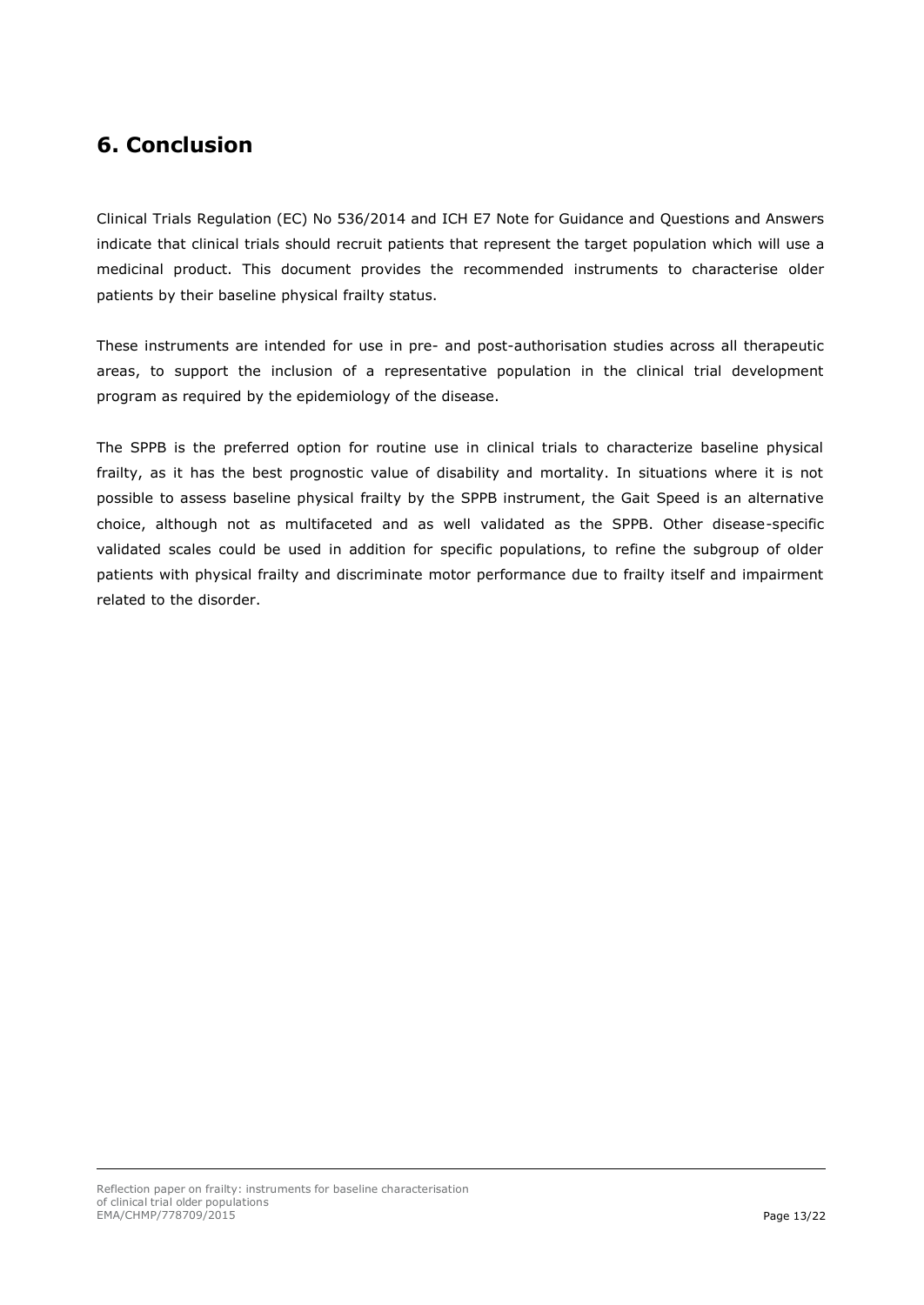### <span id="page-13-0"></span>7. Annex. SPPB and Gait speed

(Guralnik JM et al. 1994)

| Study ID and the study of the study of the study of the study of the study of the study of the study of the study of the study of the study of the study of the study of the study of the study of the study of the study of t | Date and the contract of the contract of the contract of the contract of the contract of the contract of the c | Tester Initials <b>Example 19</b> |
|--------------------------------------------------------------------------------------------------------------------------------------------------------------------------------------------------------------------------------|----------------------------------------------------------------------------------------------------------------|-----------------------------------|
|                                                                                                                                                                                                                                | Scoring for Complete Short Physical Performance Battery                                                        |                                   |
| <b>Test Scores</b><br><b>Total Balance Test score</b><br><b>Gait Speed Test score</b><br><b>Chair Stand Test score</b>                                                                                                         | points<br>points<br>$\overline{\phantom{a}}$<br>points                                                         |                                   |
| <b>Total Score</b>                                                                                                                                                                                                             | points (sum of points above)                                                                                   |                                   |

### SHORT PHYSICAL PERFORMANCE BATTERY PROTOCOL AND SCORE SHEET

All of the tests should be performed in the same order as they are presented in this protocol. Instructions to the participants are shown in bold italic and should be given exactly as they are written in this script.

#### **1. BALANCE TESTS**

The participant must be able to stand unassisted without the use of a cane or walker. You may help the participant to get up.

Now let's begin the evaluation. I would now like you to try to move your body in different movements. I will first describe and show each movement to you. Then I'd like you to try to do it. If you cannot do a particular movement, or if you feel it would be unsafe to try to do it, tell me and we'll move on to the next one. Let me emphasize that I do not want you to try to do any exercise that you feel might be unsafe.

Do you have any questions before we begin?

#### A. Side-by-Side Stand

- Now I will show you the first movement. 1.
- $\overline{2}$ . (Demonstrate) I want you to try to stand with your feet together, side-by-side, for about 10 seconds.
- $\overline{3}$ . You may use your arms, bend your knees, or move your body to maintain your balance, but try not to move your feet. Try to hold this position until I tell you to stop.
- 4. Stand next to the participant to help him/her into the side-by-side position.
- 5. Supply just enough support to the participant's arm to prevent loss of balance.
- 6. When the participant has his/her feet together, ask "Are you ready?"
- 7. Then let go and begin timing as you say, "Ready, begin."
- Stop the stopwatch and say "Stop" after 10 seconds or when the participant steps out of position or 8. grabs your arm.
- 9. If participant is unable to hold the position for 10 seconds, record result and go to the gait speed test.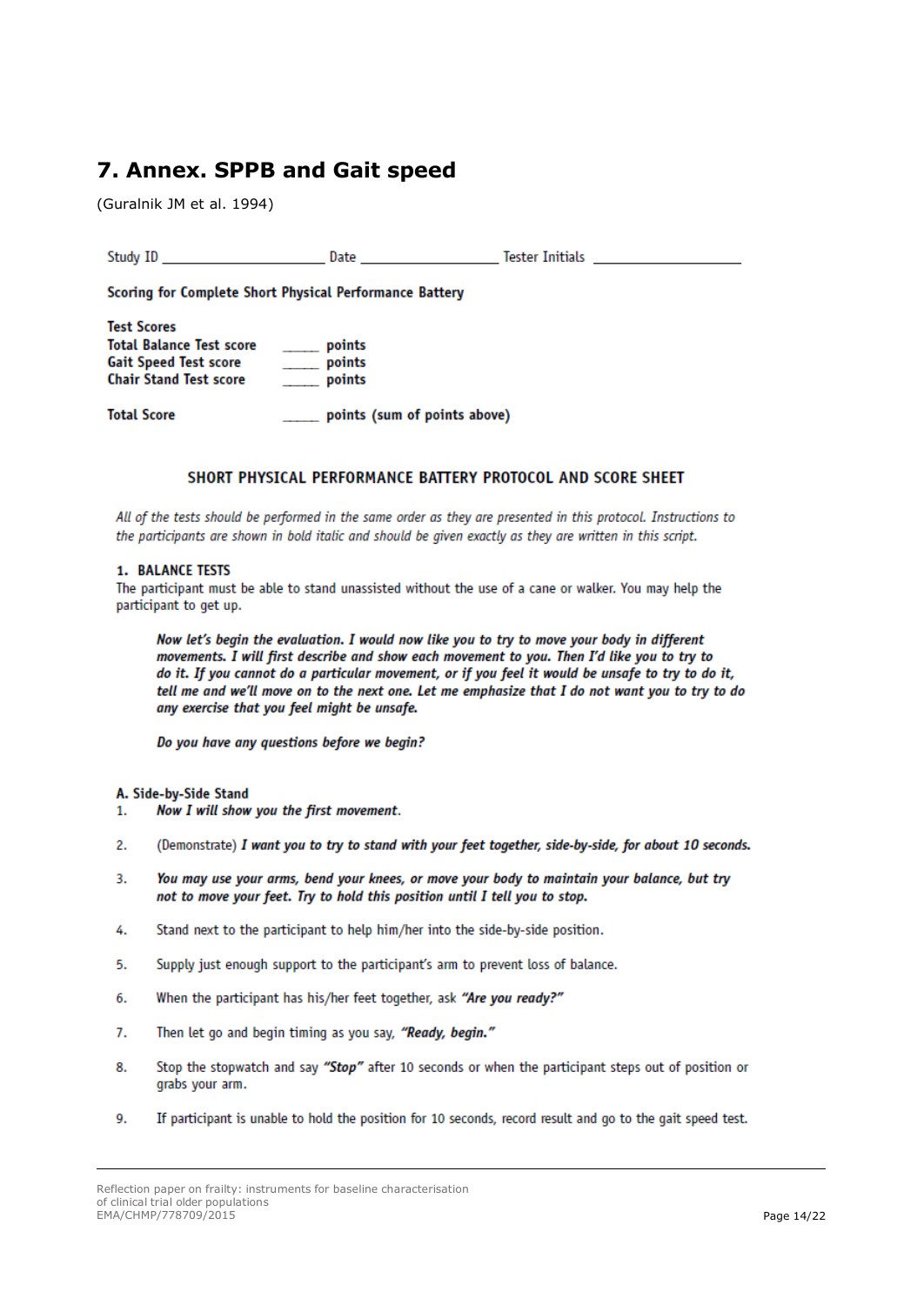| Study ID |  | Date | <b>Tester Initials</b> |  |
|----------|--|------|------------------------|--|
|          |  |      |                        |  |

#### **B. Semi-Tandem Stand**

- $1.$ Now I will show you the second movement.
- $\overline{2}$ . (Demonstrate) Now I want you to try to stand with the side of the heel of one foot touching the big toe of the other foot for about 10 seconds. You may put either foot in front, whichever is more comfortable for you.
- 3. You may use your arms, bend your knees, or move your body to maintain your balance, but try not to move your feet. Try to hold this position until I tell you to stop.
- 4. Stand next to the participant to help him/her into the semi-tandem position
- 5. Supply just enough support to the participant's arm to prevent loss of balance.
- When the participant has his/her feet together, ask "Are you ready?" 6.
- 7. Then let go and begin timing as you say "Ready, begin."
- 8. Stop the stopwatch and say "Stop" after 10 seconds or when the participant steps out of position or grabs your arm.
- 9. If participant is unable to hold the position for 10 seconds, record result and go to the gait speed test.

#### **C. Tandem Stand**

- Now I will show you the third movement. 1.
- $\overline{2}$ . (Demonstrate) Now I want you to try to stand with the heel of one foot in front of and touching the toes of the other foot for about 10 seconds. You may put either foot in front, whichever is more comfortable for you.
- You may use your arms, bend your knees, or move your body to maintain your balance, but try not  $3.$ to move your feet. Try to hold this position until I tell you to stop.
- 4. Stand next to the participant to help him/her into the tandem position.
- 5. Supply just enough support to the participant's arm to prevent loss of balance.
- 6. When the participant has his/her feet together, ask "Are you ready?"
- 7. Then let go and begin timing as you say, "Ready, begin."
- 8. Stop the stopwatch and say "Stop" after 10 seconds or when the participant steps out of position or grabs your arm.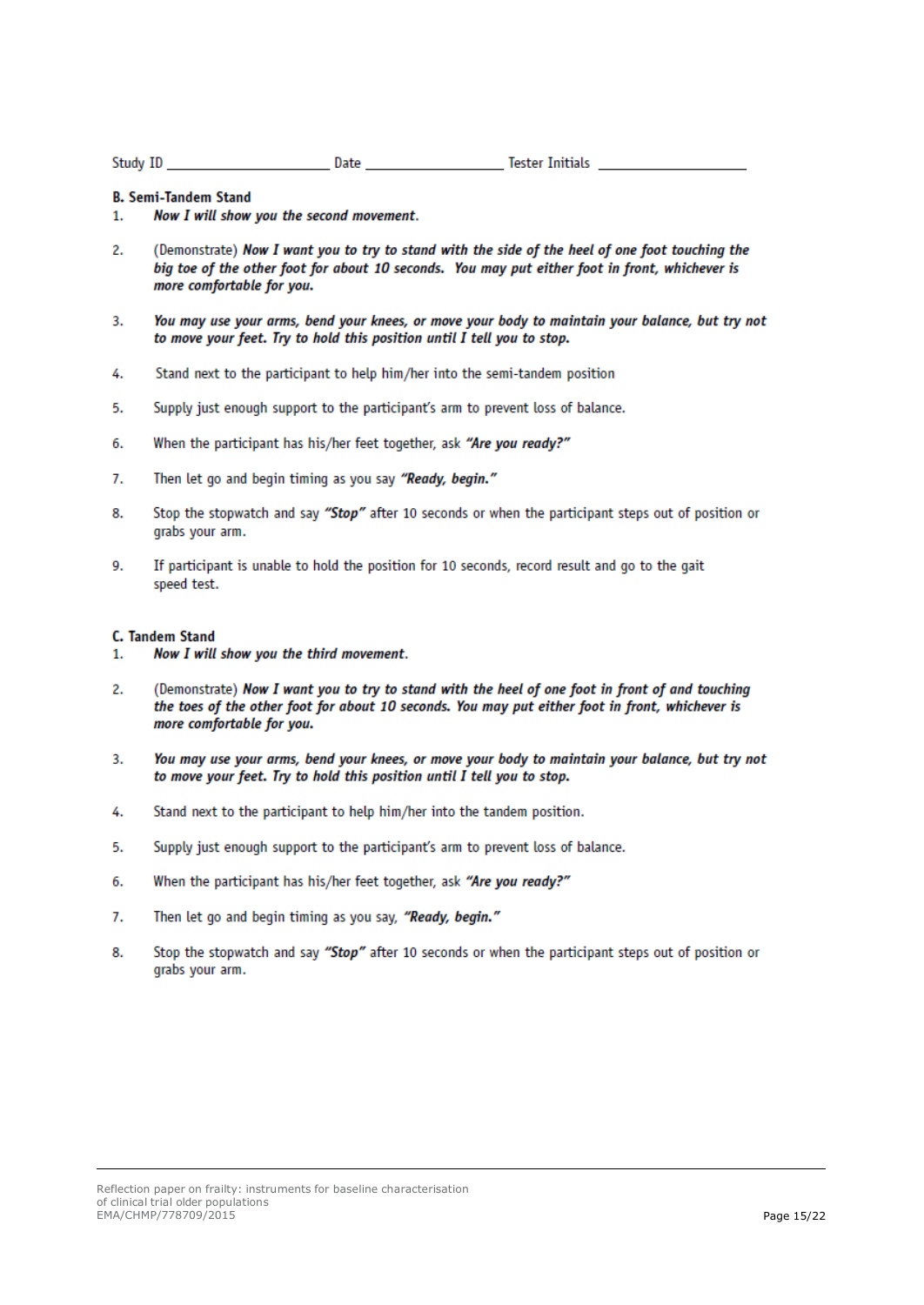| Study ID | Date | <b>Tester Initials</b> |
|----------|------|------------------------|
|          |      |                        |

#### 2. GAIT SPEED TEST

Now I am going to observe how you normally walk. If you use a cane or other walking aid and you feel you need it to walk a short distance, then you may use it.

#### A. First Gait Speed Test

- This is our walking course. I want you to walk to the other end of the course at your usual speed, 1. just as if you were walking down the street to go to the store.
- 2. Demonstrate the walk for the participant.
- Walk all the way past the other end of the tape before you stop. I will walk with you. Do you feel 3. this would be safe?
- Have the participant stand with both feet touching the starting line. 4.
- When I want you to start, I will say: "Ready, begin." When the participant acknowledges this 5. instruction say: "Ready, begin."
- Press the start/stop button to start the stopwatch as the participant begins walking. 6.
- 7. Walk behind and to the side of the participant.
- Stop timing when one of the participant's feet is completely across the end line. 8.

#### **B. Second Gait Speed Test**

- Now I want you to repeat the walk. Remember to walk at your usual pace, and go all the way 1. past the other end of the course.
- 2. Have the participant stand with both feet touching the starting line.
- 3. When I want you to start, I will say: "Ready, begin." When the participant acknowledges this instruction say: "Ready, begin."
- Press the start/stop button to start the stopwatch as the participant begins walking. 4.
- 5. Walk behind and to the side of the participant.
- Stop timing when one of the participant's feet is completely across the end line. 6.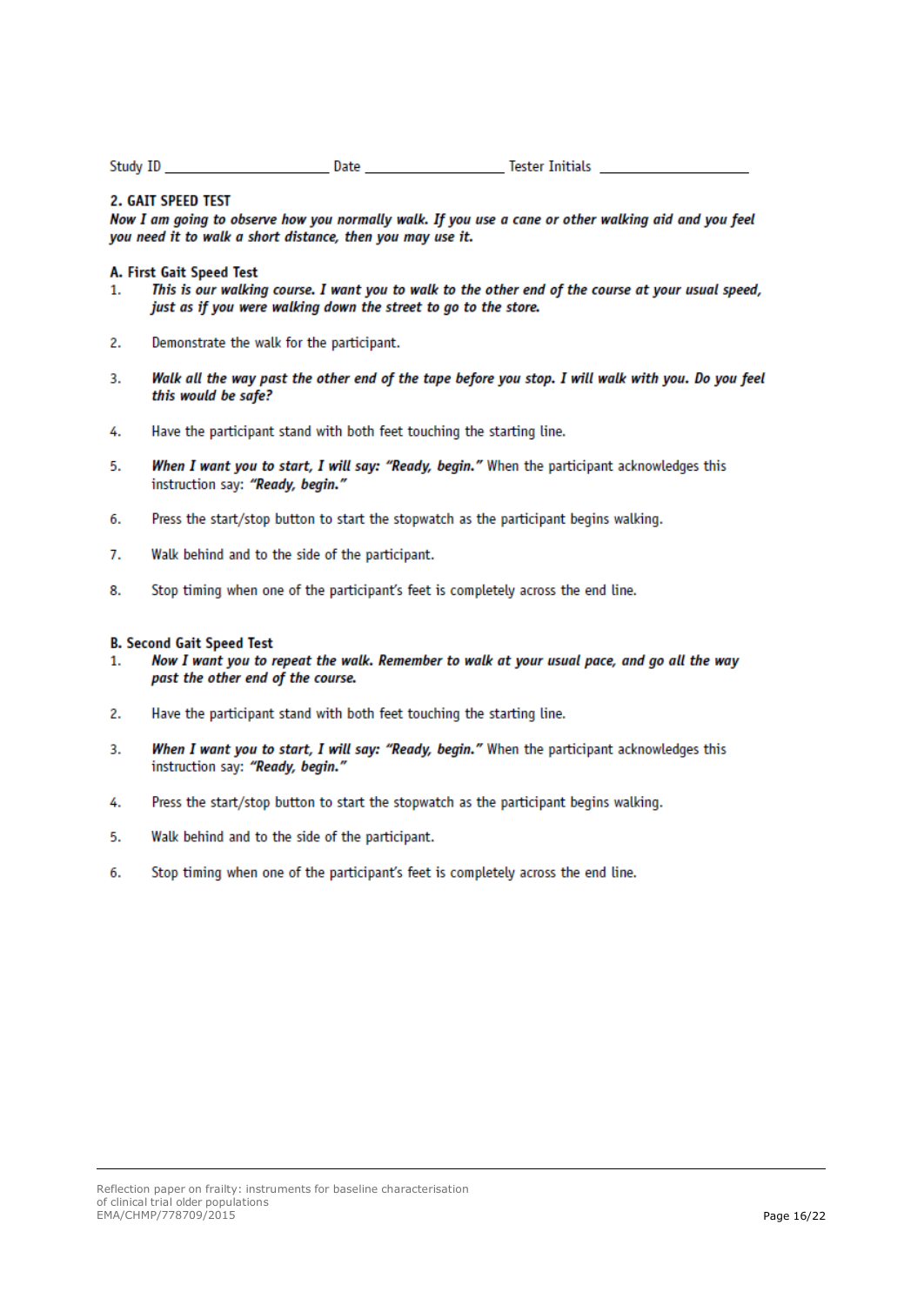| <b>GAIT SPEED TEST SCORING:</b>                                                                                                                                                                                                                                                                                                                                                                                                                                                                                                                        |  |                                                                         |                                                                                                                                                           |                                                                         |  |
|--------------------------------------------------------------------------------------------------------------------------------------------------------------------------------------------------------------------------------------------------------------------------------------------------------------------------------------------------------------------------------------------------------------------------------------------------------------------------------------------------------------------------------------------------------|--|-------------------------------------------------------------------------|-----------------------------------------------------------------------------------------------------------------------------------------------------------|-------------------------------------------------------------------------|--|
|                                                                                                                                                                                                                                                                                                                                                                                                                                                                                                                                                        |  |                                                                         |                                                                                                                                                           |                                                                         |  |
| Length of walk test course: Four meters $\Box$ Three meters $\Box$<br>A. Time for First Gait Speed Test (sec)<br>Time for 3 or 4 meters $\underline{\hspace{1cm}}\dots$ . sec<br>1.<br>2.<br>If participant did not attempt test or failed, circle why:<br>Tried but unable<br>1<br>Participant could not walk unassisted<br>2<br>Not attempted, you felt unsafe<br>3<br>Not attempted, participant felt unsafe<br>4<br>Participant unable to understand instructions 5<br>7<br>Participant refused<br>Complete score sheet and go to chair stand test |  |                                                                         |                                                                                                                                                           |                                                                         |  |
| 3. Aids for first walkNone $\Box$ Cane $\Box$ Other $\Box$                                                                                                                                                                                                                                                                                                                                                                                                                                                                                             |  |                                                                         |                                                                                                                                                           |                                                                         |  |
|                                                                                                                                                                                                                                                                                                                                                                                                                                                                                                                                                        |  |                                                                         |                                                                                                                                                           |                                                                         |  |
| B. Time for Second Gait Speed Test (sec)<br>Time for 3 or 4 meters $\_\_\_\_\_\_\_\_\$ sec<br>1.<br>If participant did not attempt test or failed, circle why:<br>2.<br>Tried but unable<br>1<br>Participant could not walk unassisted<br>2<br>Not attempted, you felt unsafe<br>3<br>Not attempted, participant felt unsafe<br>4<br>Participant unable to understand instructions 5<br>Other (Specify)<br>6<br>Participant refused<br>7                                                                                                               |  |                                                                         |                                                                                                                                                           |                                                                         |  |
| Aids for second walk None □<br>3.                                                                                                                                                                                                                                                                                                                                                                                                                                                                                                                      |  | Cane $\Box$                                                             | Other $\Box$                                                                                                                                              |                                                                         |  |
| What is the time for the faster of the two walks?<br>Record the shorter of the two times __ __ _ _ sec<br>[If only 1 walk done, record that time] __ __ _ _ sec<br>If the participant was unable to do the walk: $\Box$ O points                                                                                                                                                                                                                                                                                                                       |  |                                                                         |                                                                                                                                                           |                                                                         |  |
| For 4-Meter Walk:<br>If time is more than 8.70 sec:<br>If time is 6.21 to 8.70 sec:<br>If time is $4.82$ to $6.20$ sec:<br>If time is less than 4.82 sec:                                                                                                                                                                                                                                                                                                                                                                                              |  | $\Box$ 1 point<br>$\Box$ 2 points<br>$\Box$ 3 points<br>$\Box$ 4 points | For 3-Meter Walk:<br>If time is more than 6.52 sec:<br>If time is $4.66$ to $6.52$ sec:<br>If time is 3.62 to 4.65 sec:<br>If time is less than 3.62 sec: | $\Box$ 1 point<br>$\Box$ 2 points<br>$\Box$ 3 points<br>$\Box$ 4 points |  |

Reflection paper on frailty: instruments for baseline characterisation of clinical trial older populations E M A /CHMP /77870 9 /2015 Page 17/22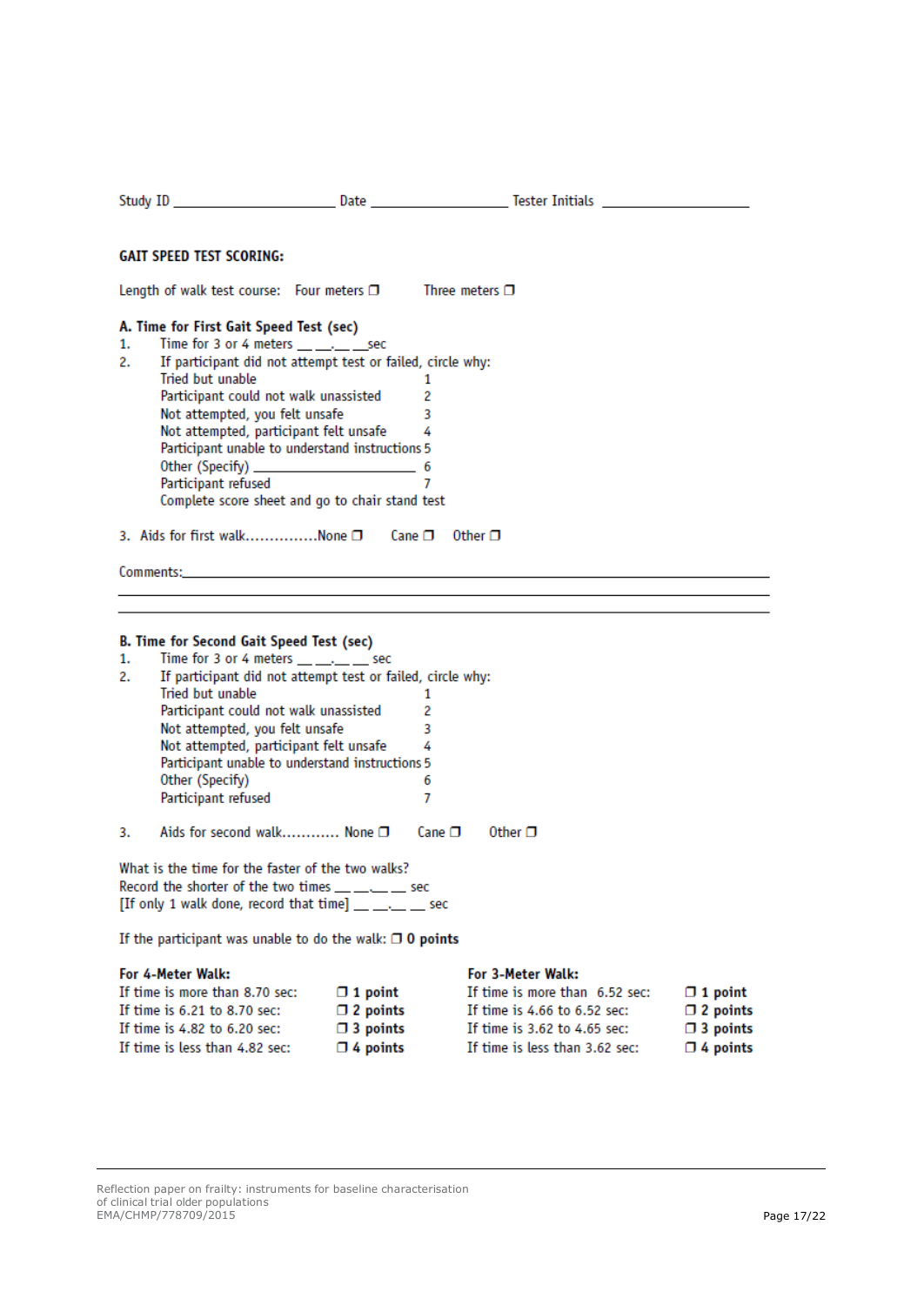Study ID **Date Date Date Tester Initials** 

### **3. CHAIR STAND TEST**

#### **Single Chair Stand**

- Let's do the last movement test. Do you think it would be safe for you to try to stand up from a  $\mathbf{1}$ chair without using your arms?
- 2. The next test measures the strength in your legs.
- $3.$ (Demonstrate and explain the procedure.) First, fold your arms across your chest and sit so that your feet are on the floor; then stand up keeping your arms folded across your chest.
- 4. Please stand up keeping your arms folded across your chest. (Record result).
- If participant cannot rise without using arms, say "Okay, try to stand up using your arms." This is 5. the end of their test. Record result and go to the scoring page.

#### **Repeated Chair Stands**

- Do you think it would be safe for you to try to stand up from a chair five times without 1. using your arms?
- $\overline{2}$ . (Demonstrate and explain the procedure): Please stand up straight as QUICKLY as you can five times, without stopping in between. After standing up each time, sit down and then stand up again. Keep your arms folded across your chest. I'll be timing you with a stopwatch.
- When the participant is properly seated, say: "Ready? Stand" and begin timing. 3.
- 4. Count out loud as the participant arises each time, up to five times.
- 5. Stop if participant becomes tired or short of breath during repeated chair stands.
- 6. Stop the stopwatch when he/she has straightened up completely for the fifth time.
- 7. Also stop:
	- If participant uses his/her arms
	- After 1 minute, if participant has not completed rises
	- At your discretion, if concerned for participant's safety
- 8. If the participant stops and appears to be fatigued before completing the five stands, confirm this by asking "Can you continue?"
- 9. If participant says "Yes," continue timing. If participant says "No," stop and reset the stopwatch.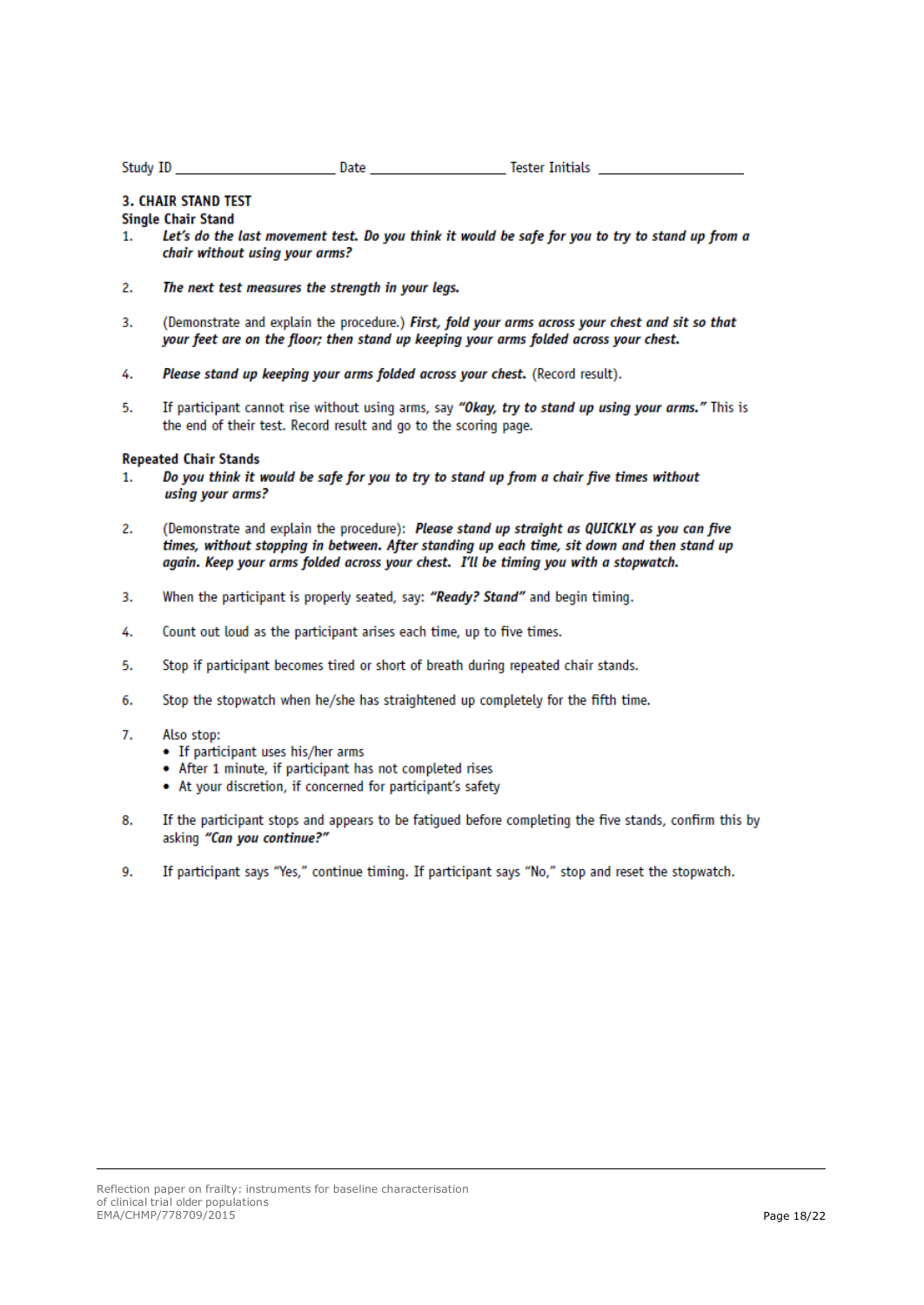| <b>SCORING</b><br><b>Single Chair Stand Test</b>                                                                                                                                                                                                                                                              |  |                                 |                                           |                                                                                             |  |
|---------------------------------------------------------------------------------------------------------------------------------------------------------------------------------------------------------------------------------------------------------------------------------------------------------------|--|---------------------------------|-------------------------------------------|---------------------------------------------------------------------------------------------|--|
| A. Safe to stand without help                                                                                                                                                                                                                                                                                 |  | YES<br>σ                        |                                           | NO.<br>п                                                                                    |  |
| <b>B.</b> Results:                                                                                                                                                                                                                                                                                            |  |                                 |                                           |                                                                                             |  |
| Participant stood without using arms                                                                                                                                                                                                                                                                          |  | α.                              |                                           | $\rightarrow$ Go to Repeated Chair Stand Test                                               |  |
| Participant used arms to stand                                                                                                                                                                                                                                                                                |  | α.                              | $\rightarrow$ End test; score as 0 points |                                                                                             |  |
| Test not completed                                                                                                                                                                                                                                                                                            |  | σ.                              | $\rightarrow$ End test; score as 0 points |                                                                                             |  |
| C. If participant did not attempt test or failed, circle why:<br>Tried but unable<br>Participant could not stand unassisted<br>Not attempted, you felt unsafe<br>Not attempted, participant felt unsafe<br>Participant unable to understand instructions<br>Participant refused                               |  | 1<br>2<br>3<br>4<br>5<br>6<br>7 |                                           |                                                                                             |  |
| <b>Repeated Chair Stand Test</b>                                                                                                                                                                                                                                                                              |  | YES                             |                                           | NO.                                                                                         |  |
| A. Safe to stand five times                                                                                                                                                                                                                                                                                   |  | σ                               |                                           | о                                                                                           |  |
| B. If five stands done successfully, record time in seconds.                                                                                                                                                                                                                                                  |  |                                 |                                           |                                                                                             |  |
| Time to complete five stands $\underline{\hspace{1cm}}\ldots$ $\underline{\hspace{1cm}}$ sec                                                                                                                                                                                                                  |  |                                 |                                           |                                                                                             |  |
| C. If participant did not attempt test or failed, circle why:<br>Tried but unable<br>Participant could not stand unassisted<br>Not attempted, you felt unsafe<br>Not attempted, participant felt unsafe<br>Participant unable to understand instructions<br>Other (Specify)<br>Participant refused            |  | 1<br>2<br>3<br>4<br>5<br>6<br>7 |                                           |                                                                                             |  |
| <b>Scoring the Repeated Chair Test</b><br>Participant unable to complete 5 chair stands or completes stands in >60 sec:<br>If chair stand time is 16.70 sec or more:<br>If chair stand time is 13.70 to 16.69 sec:<br>If chair stand time is 11.20 to 13.69 sec:<br>If chair stand time is 11.19 sec or less: |  |                                 |                                           | $\Box$ 0 points<br>$\Box$ 1 points<br>$\Box$ 2 points<br>$\Box$ 3 points<br>$\Box$ 4 points |  |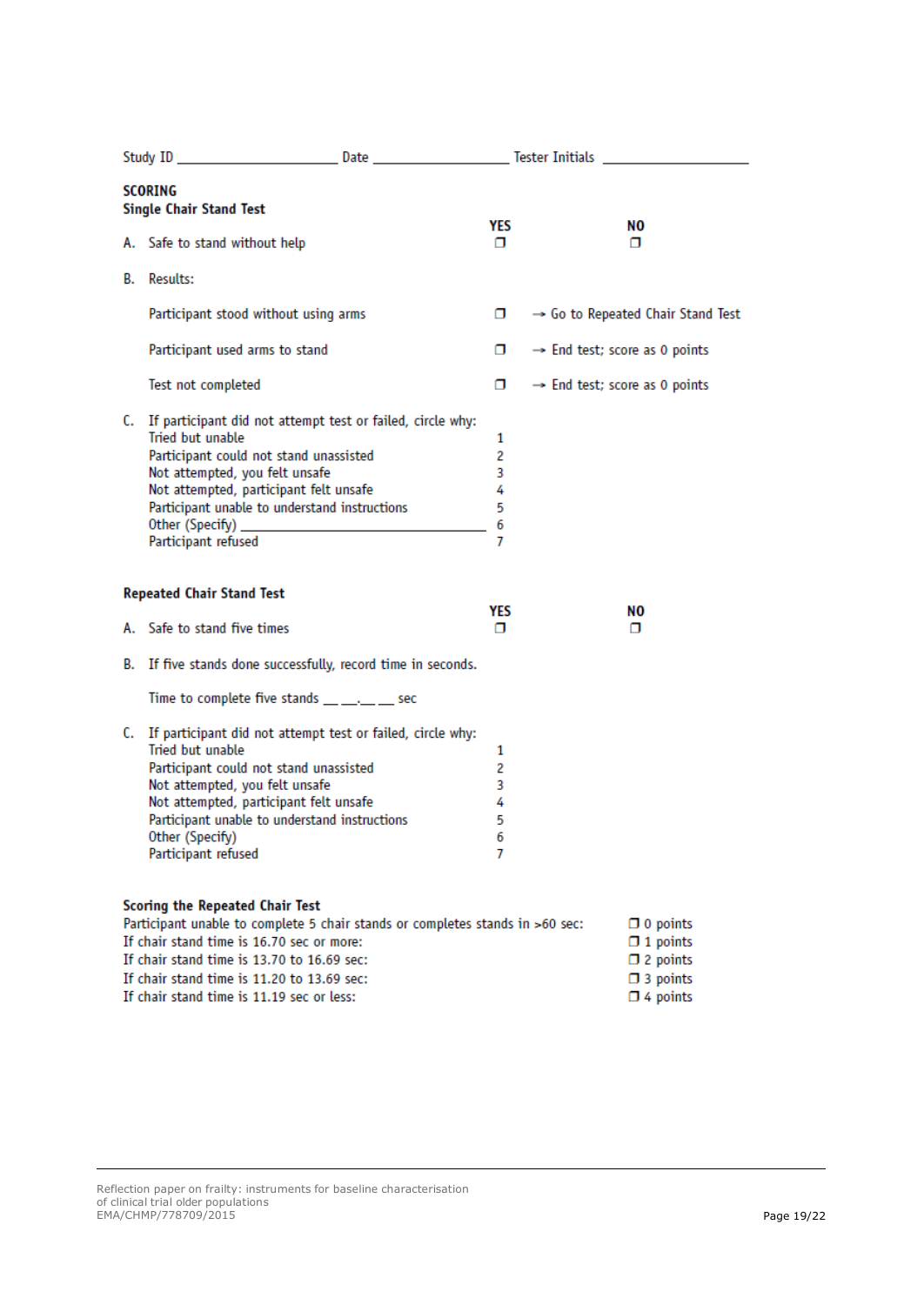# **Short Physical Performance Battery**



Reflection paper on frailty: instruments for baseline characterisation of clinical trial older populations E M A /CHMP /77870 9 /2015 Page 20/22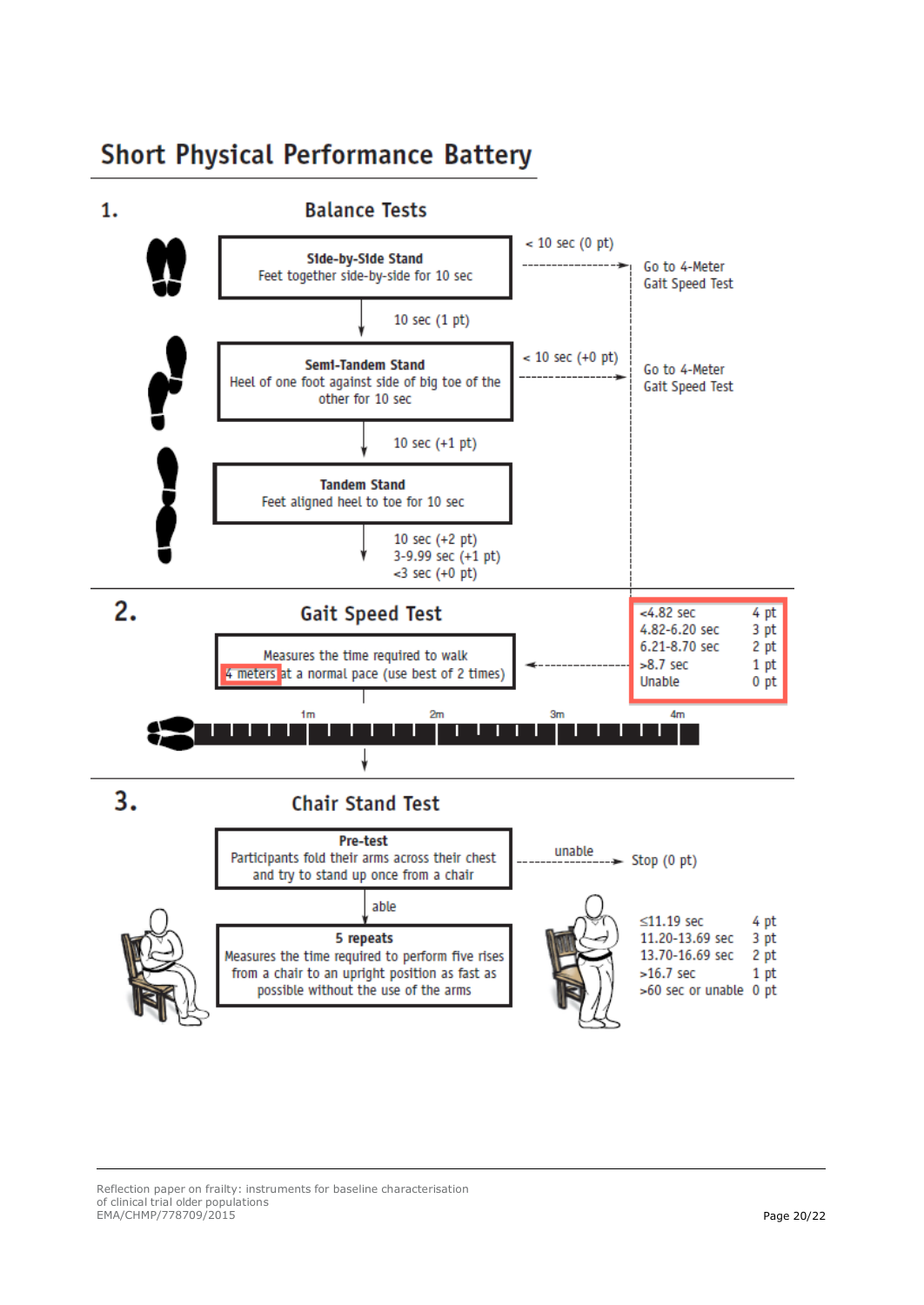### <span id="page-20-0"></span>**8. References**

-

<sup>6</sup> Berrut G, Andrieu S, Araujo de Carvalho I, et al. Promoting access to innovation for frail old persons. IAGG (International Association of Gerontology and Geriatrics), WHO (World Health Organization) and SFGG (Société Française de Gériatrie et de Gérontologie) Workshop--Athens January 20-21, 2012. J Nutr Health Aging.2013;17(8):688-93.

7 Cullinan S, O'Mahony D, O'Sullivan D, Byrne S. Use of a frailty index to identify potentially inappropriate prescribing and adverse drug reaction risks in older patients. Age Ageing. 2016;45(1):115-20.

8 Pirmohamed M, James S, Meakin S, Green C, Scott AK, Walley TJ, et al. Adverse drug reactions as cause of admission to hospital: prospective analysis of 18 820 patients. BMJ. 2004;329(7456):15-9.

<sup>9</sup> Leendertse AJ, Van Den Bemt PM, Poolman JB, Stoker LJ, Egberts AC, Postma MJ. Preventable hospital admissions related to medication (HARM): cost analysis of the HARM study. Value Health. 2011;14(1):34-40.

<sup>10</sup> Rogers S, Wilson D, Wan S, Griffin M, Rai G, Farrell J. Medication-related admissions in older people: a cross-sectional, observational study. Drugs Aging. 2009;26(11):951-61.

<sup>11</sup> Theou O, Brothers TD, Pena FG, Mitnitski A, Rockwood K. Identifying common characteristics of frailty across seven scales. J Am Geriatr Soc. 2014;62(5):901-6.

<sup>12</sup> Abellan van Kan G, Rolland Y, Bergman H, Morley JE, Kritchevsky SB, Vellas B. The I.A.N.A Task Force on frailty assessment of older people in clinical practice. J Nutr Health Aging. 2008;12(1):29-37.

<sup>13</sup> Mitnitski AB, Graham JE, Mogilner AJ, Rockwood K. Frailty, fitness and late-life mortality in relation to chronological and biological age. BMC Geriatr. 2002;2:1.

<sup>14</sup> Rolland Y, Lauwers-Cances V, Cesari M, Vellas B, Pahor M, Grandjean H. Physical performance measures as predictors of mortality in a cohort of community-dwelling older French women. Eur J Epidemiol. 2006;21(2):113-22.

<sup>15</sup> da Camara SM, Alvarado BE, Guralnik JM, Guerra RO, Maciel AC. Using the Short Physical Performance Battery to screen for frailty in young-old adults with distinct socioeconomic conditions. Geriatr Gerontol Int. 2013;13(2):421-8.

<sup>16</sup> Minneci C, Mello AM, Mossello E, et al. Comparative Study of Four Physical Performance Measures as Predictors of Death, Incident Disability, and Falls in Unselected Older Persons: The Insufficienza Cardiaca negli Anziani Residenti a Dicomano Study. J Am Geriatr Soc. 2015;63(1):136-41.

<sup>17</sup> Cigolle CT, Ofstedal MB, Tian Z, Blaum CS. Comparing models of frailty: the Health and Retirement Study. J Am Geriatr Soc. 2009;57(5):830-9.

<sup>18</sup> Pilotto A, Ferrucci L, Franceschi M et al. Development and validation of a Multidimensional Prognostic Index for one-year mortality from Comprehensive Geriatric Assessment in hospitalized older patients. Rejuvenation Res 2008;11(1):151-61.

<sup>19</sup> Sultana J, Basile G, Trifirò G. Measuring frailty in population-based healthcare databases: multi-dimensional prognostic indices for the improvement of geriatric care. Geriatric Care. 2016;2:5596.

<sup>20</sup> van Iersel MB, Rikkert MG. Frailty criteria give heterogeneous results when applied in clinical practice. J Am Geriatr Soc. 2006;54(4):728-9.

<sup>21</sup> Guralnik JM, Simonsick EM, Ferrucci L, Glynn RJ, Berkman LF, Blazer DG, et al. A short physical performance battery assessing lower extremity function: association with self-reported disability and prediction of mortality and nursing home admission. J Gerontol. 1994;49(2):M85-94.

 $^{22}$  Theou O, Brothers TD, Mitnitski A, Rockwood K. Operationalization of frailty using eight commonly used scales and comparison of their ability to predict all-cause mortality. J Am Geriatr Soc. 2013;61(9):1537-51.

<sup>23</sup> Ravindrarajah R, Lee DM, Pye SR, et al. The ability of three different models of frailty to predict all-cause mortality: Results from the European Male Aging Study (EMAS). Arch Gerontol Geriatr. 2013;57(3):360-8.

<sup>24</sup> Studenski S, Perera S, Wallace D, et al. Physical performance measures in the clinical setting. J Am Geriatr Soc. 2003;51(3):314-22.

<sup>25</sup> Volpato S, Cavalieri M, Guerra G, et al. Performance-based functional assessment in older hospitalized patients: feasibility and clinical correlates. J Gerontol A Biol Sci Med Sci. 2008;63(12):1393-8.

<sup>26</sup> Chiarantini D, Volpato S, Sioulis F, et al. Lower extremity performance measures predict long-term prognosis in older patients hospitalized for heart failure. J Card Fail. 2010;16(5):390-5.

<sup>1</sup> Mailankody S, Prasad V. Overall Survival in Cancer Drug Trials as a New Surrogate End Point for Overall Survival in the Real World. JAMA Oncol. 2017;3(7):889-890.

<sup>2</sup> Cherubini A, Oristrell J, Pla X, et al. The persistent exclusion of older patients from ongoing clinical trials regarding heart failure. Arch Intern Med. 2011;171(6):550-6.

<sup>3</sup> Cruz-Jentoft AJ, Carpena-Ruiz M, Montero-Errasquin B, Sanchez-Castellano C, Sanchez-Garcia E. Exclusion of older adults from ongoing clinical trials about type 2 diabetes mellitus. J Am Geriatr Soc. 2013;61(5):734-8.

<sup>4</sup> Cherubini A, Del Signore S, Ouslander J, Semla T, Michel JP. Fighting against age discrimination in clinical trials. J Am Geriatr Soc. 2010;58(9):1791-6.

<sup>&</sup>lt;sup>5</sup> Crome P, Cherubini A, Oristrell J. The PREDICT (increasing the participation of the elderly in clinical trials) study: the charter and beyond. Expert Rev Clin Pharmacol. 2014;7(4):457-468.

Reflection paper on frailty: instruments for baseline characterisation

of clinical trial older populations EMA/CHMP/778709/2015 **Page 21/22**